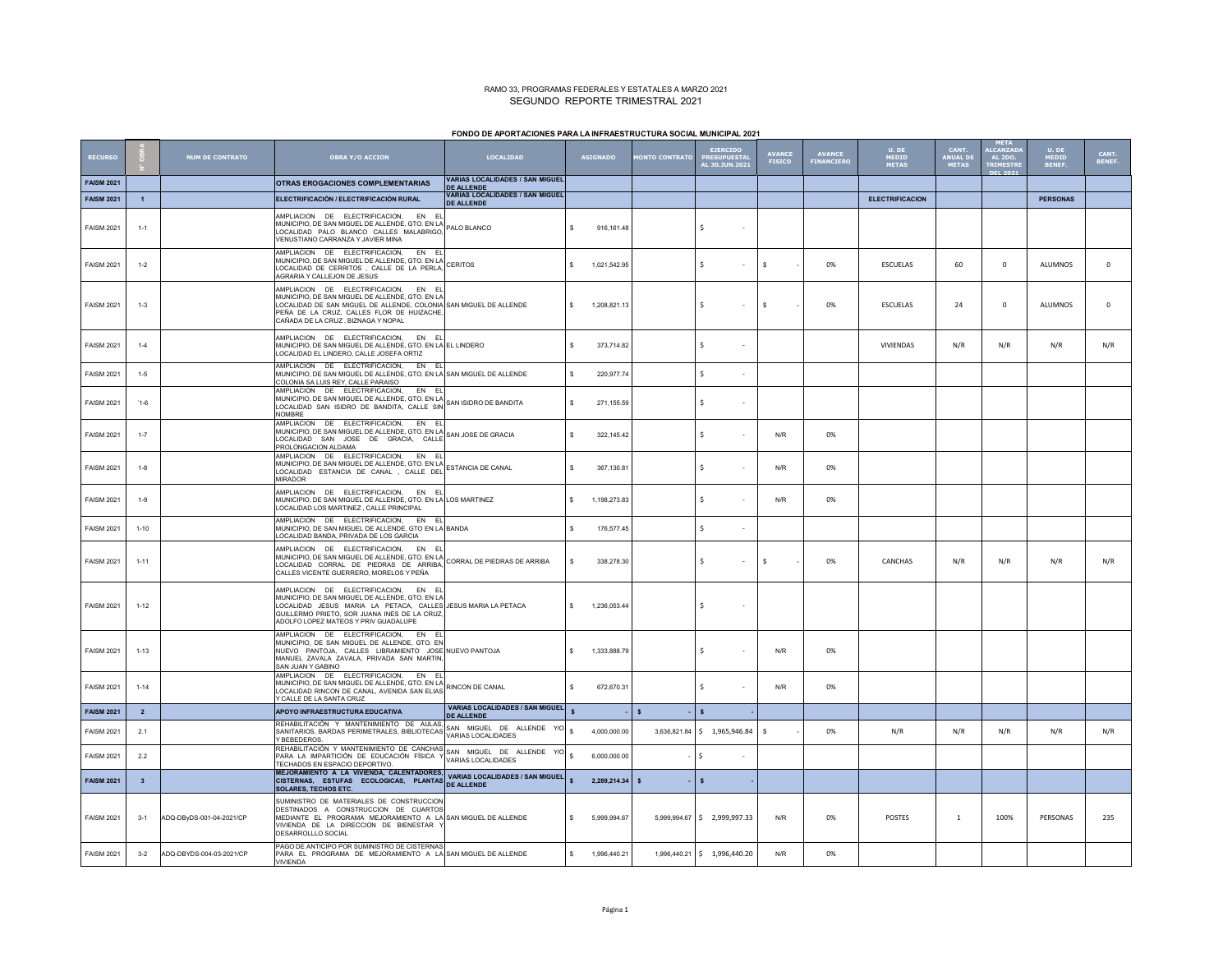|                   |                 | NUM DE CONTRATO                                        | <b>OBRA Y/O ACCION</b>                                                                                                                                                                                                                                                                                                   | <b>LOCALIDAD</b>                                            |              | <b>ASIGNADO</b> | <b>ONTO CONTRAT</b>          |                    | <b>EJERCIDO</b><br>PRESUPUESTAL<br>AL 30.JUN.2021 | <b>AVANCE</b><br>FISICO | <b>AVANCE</b><br>FINANCIERO | $U.$ DE<br>MEDID<br><b>METAS</b> | CANT.<br>ANIIAI D<br><b>METAS</b> | <b>ALCANZAD</b><br><b>AL 2DO</b> | U. DE<br>MEDID<br>BENEF. | CANT.<br>BENEF |
|-------------------|-----------------|--------------------------------------------------------|--------------------------------------------------------------------------------------------------------------------------------------------------------------------------------------------------------------------------------------------------------------------------------------------------------------------------|-------------------------------------------------------------|--------------|-----------------|------------------------------|--------------------|---------------------------------------------------|-------------------------|-----------------------------|----------------------------------|-----------------------------------|----------------------------------|--------------------------|----------------|
| <b>FAISM 2021</b> | $3-3$           | ADQ-DBYDS-013-03-2021                                  | MATERIAL PARA TECHO A BASE DE FIBROCEMENTO<br>DENTRO DEL PROGRAMA MEJORAMIENTO A LA SAN MIGUEL DE ALLENDE<br>VIVIENDA EN VARIAS LOCALIDADES Y COLONIAS                                                                                                                                                                   |                                                             | s.           | 1,999,995.34    | 1,999,995.34                 |                    | \$ 1,999,995.34                                   | N/R                     | 0%                          |                                  |                                   |                                  |                          |                |
| <b>FAISM 2021</b> | $3 - 4$         | ADQ-DBYDS-014-03-2021                                  | ESTUEA ECOLOGICA AHORRADORA DE LEÑA<br>PREFABRICADAS DENTRO DEL PROGRAMA<br>MEJORAMIENTO A LA VIVIENDA EN VARIAS<br><b>LOCALIDADES</b>                                                                                                                                                                                   | SAN MIGUEL DE ALLENDE                                       | s.           | 2.299.506.57    | 2,299,506.57                 |                    | \$2,299,506.57                                    |                         |                             |                                  |                                   |                                  |                          |                |
| <b>FAISM 2021</b> | $3-5$           | ADQ-DBvDS-002-04-2021/CP                               | ADQUISICION DE CALENTADORES SOLARES DE 10 SAN MIGUEL DE ALLENDE<br>TUBOS EVACUADOS MODELO 1800                                                                                                                                                                                                                           |                                                             | \$.          | 4 915 574 01    | 4 915 574 01                 |                    | $5$ 2.457.787.00                                  | N/R                     | N/A                         |                                  |                                   |                                  |                          |                |
| <b>FAISM 2021</b> | 3'6             | ADQUISICION DByDS-025/04/2021                          | ADQUISICION DE LAMINA INTRATEJA, DEL<br>PROGRAMA MEJORAMIENTO A LA VIVIENDA PARA<br>APOYO EN COLONIAS Y COMUNIDADES DEL<br><b>MUNICIPIO</b>                                                                                                                                                                              | SAN MIGUEL DE ALLENDE                                       |              | 1,999,274.85    | 1,999,274.85                 | -S                 | 999,637.42                                        | N/R                     | N/A                         |                                  |                                   |                                  |                          |                |
| <b>FAISM 2021</b> | $\overline{4}$  |                                                        | <b>PROGRAMA</b><br><b>DE</b><br><b>INFRAESTRUCTURA</b><br>EQUIPAMIENTO PARA AGUA POTABLE<br><b>SANEAMIENTO</b>                                                                                                                                                                                                           | VARIAS LOCALIDADES / SAN MIGUEL<br><b>DE ALLENDE</b>        | $\mathbf{s}$ | 10,000,000.00   | s                            |                    |                                                   | N/R                     | \$                          |                                  |                                   |                                  |                          |                |
| <b>FAISM 2021</b> | 5               |                                                        | PROGRAMA CAMINOS RURALES MEJORAMIENTO Y VARIAS LOCALIDADES / SAN MIGUEL<br>REHABILITACIÓN (CONECTANDO MI CAMINO RURAL) DE ALLENDE                                                                                                                                                                                        |                                                             |              |                 | $\mathbf{s}$                 |                    | $\mathbf{s}$                                      | N/R                     | Ś                           |                                  |                                   |                                  |                          |                |
| <b>FAISM 2021</b> | 5.1             | DIOP<br>OC/SAERNASR/FAISM2021/022-<br>052021           | MODERNIZACION Y AMPLIACION DE CAMINO<br>ENTRONQUE CARRETERO SAN MIGUEL DE ALLENDE<br>DOLORES HIDALGO KM. 15 A LA LOCALIDAD LA PALMA<br>RANCHO VIEJO (BARRIO LA PALMA) SUBTRAMO A<br>MODERNIZAR DEL KM 0+000 AL 0+475                                                                                                     |                                                             | s.           | 1,657,304.53    | 1,653,220.60                 | -S                 |                                                   | 30%                     | 0%                          | CAMINO                           | $\,$ 1 $\,$                       | 30%                              | POBLADO                  | $\mathbf{1}$   |
| <b>FAISM 2021</b> | 5.2             | DIOP<br>OC/SAERNASR/FAISM2021/023-<br>052021           | MODERNIZACION Y AMPLIACION DE CAMINO DE<br>PALO COLORADO DEL PROGRAMA CONECTANDO PALO COLORADO<br>CAMINOS, (SDAYR)                                                                                                                                                                                                       |                                                             |              | 4,195,432.36    | 4,193,158.22                 | $\dot{\mathbf{S}}$ |                                                   | 15%                     | 0%                          | PERSONAS                         | $\mathbf{1}$                      | 15%                              | PERSONAS                 | 1331           |
| <b>FAISM 2021</b> | $5-3$           |                                                        | MEJORAMIENTO Y REHABILITACIÓN DE CAMINO<br>RURAL EN PIEDRA AHOGADA EN MORTERO EN LA<br>LOCALIDAD DE FAJARDO DE BOCAS SEGUNDA<br>ETAPA.                                                                                                                                                                                   | FAJARDO DE BOCAS                                            | s.           | 2.000.000.00    |                              | $\mathbf{\hat{S}}$ |                                                   | N/R                     | 0%                          |                                  |                                   |                                  |                          |                |
| <b>FAISM 2021</b> | $-5-4$          |                                                        | MODERNIZACION Y AMPLIACION DE CAMINO<br>MONTECILLO DE NIETO - LA CRUZ DEL PALMAR<br>TRAMO DEL KM 0+000 AL 10+580=11+385.77, MONTECILLO DE NIETO<br>SUBTRAMO A MODERNIZAR DEL KM 1+405.26 = 2+200<br>00 AL KM2 +980=3 +774 74                                                                                             |                                                             | s.           | 3.080.410.66    |                              | Ŝ.                 |                                                   | N/R                     | 0%                          |                                  |                                   |                                  |                          |                |
| <b>FAISM 2021</b> | $6\overline{6}$ |                                                        | PROGRAMA MI CASA CON VALORES (DIF SAN MIGUEL DE ALLENDE Y/O<br><b>MUNICIPAL).</b>                                                                                                                                                                                                                                        | <b>VARIAS LOCALIDADES</b>                                   |              | 3,000,000.00    | $\mathbf{s}$<br>3,000,000.00 | $\mathsf{s}$       | 3.000.000.00                                      | $\textsf{N/R}$          | $\mathsf{s}$                |                                  |                                   |                                  |                          |                |
| <b>FAISM 2021</b> | $\overline{7}$  |                                                        | REHABILITACION DE CANCHAS Y ESPACIOS VARIAS LOCALIDADES / SAN MIGUEL<br><b>MULTIDEPORTIVOS</b>                                                                                                                                                                                                                           | <b>DE ALLENDE</b>                                           |              | 3.188.371.30    | <b>s</b>                     |                    | <b>S</b>                                          | N/R                     | $\mathbf{s}$                |                                  |                                   |                                  |                          |                |
| <b>FAISM 2021</b> | $\mathbf{8}$    |                                                        | PROGRAMA VIVO LOS ESPACIOS DE MI COLONIA                                                                                                                                                                                                                                                                                 | <b>VARIAS LOCALIDADES / SAN MIGUEL</b><br><b>DE ALLENDE</b> |              |                 | $\mathbf{s}$                 |                    | $\mathbf{s}$                                      | N/R                     | $\mathbf{s}$                |                                  |                                   |                                  |                          |                |
| <b>FAISM 2021</b> | 8.1             |                                                        | REHABILITACIÓN DE PLAZAS EN EL MUNICIPIO DE<br>SAN MIGUEL DE ALLENDE, GTO. LOCALIDAD LA CRUZ LA CRUZ DEL PALMAR<br>DEI PAI MAR                                                                                                                                                                                           |                                                             | \$.          | 1.000.000.00    |                              | Š.                 |                                                   | N/R                     | 0%                          |                                  |                                   |                                  |                          |                |
| <b>FAISM 2021</b> | 8.2             |                                                        | REHABILITACIÓN DE PLAZAS EN EL MUNICIPIO DE<br>SAN MIGUEL DE ALLENDE, GTO. LOCALIDAD LAS LAS CAÑAS<br>CAÑAS.                                                                                                                                                                                                             |                                                             |              | 1,000,000.00    |                              | Ś                  |                                                   | N/R                     | 0%                          |                                  |                                   |                                  |                          |                |
| <b>FAISM 2021</b> | 8.3             |                                                        | REHABILITACIÓN DE PLAZAS EN EL MUNICIPIO DE<br>SAN MIGUEL DE ALLENDE. GTO. LOCALIDAD SAN<br>MIGUEL DE ALLENDE, INFONAVIT MALANQUIN<br>ANDADOR AI MENAS                                                                                                                                                                   | SAN MIGUEL DE ALLENDE                                       |              | 3.000.000.00    |                              | \$                 |                                                   | N/R                     | 0%                          |                                  |                                   |                                  |                          |                |
| <b>FAISM 2021</b> | $\overline{9}$  |                                                        | PROGRAMA VIVE MEJOR (SEDESHU).                                                                                                                                                                                                                                                                                           | <b>VARIAS LOCALIDADES / SAN MIGUEL</b><br><b>DE ALLENDE</b> |              | 1,000,000.00    | $\mathbf{s}$                 |                    | $\mathsf{s}$                                      | N/R                     | \$                          |                                  |                                   |                                  |                          |                |
| <b>FAISM 2021</b> | 10 <sub>1</sub> |                                                        | PROGRAMA SERVICIOS BÁSICOS GTO.                                                                                                                                                                                                                                                                                          | <b>VARIAS LOCALIDADES</b>                                   | $\mathbf{s}$ |                 | $\mathbf{s}$                 |                    | $\mathsf{s}$                                      | N/R                     | $\mathbf{s}$                |                                  |                                   |                                  |                          |                |
| <b>FAISM 2021</b> | 10.1            |                                                        | AMPLIACION DE ELECTRIFICACION EN EL MUNICIPIO<br>DE SAN MIGUEL DE ALLENDE, GTO. EN LA<br>LOCALIDAD CORRAL DE PIEDRAS DE ARRIBA, EN LAS<br>LOCALIDAD CORRAL DE PIEDRAS DE ARRIBA, EN LAS INCORRAL DE PIEDRAS DE ARRIBA<br>CALLES AMADO NERVO, JUAREZ, JAZMIN,<br>ESMERALDA, FRESNO, LAURELES, MENDEZ<br>MIRADOR, SANCHEZ, |                                                             | $\mathbf{s}$ | 1.222.927.83    |                              | -S                 |                                                   | N/R                     | 0%                          | ELECTRIFICACION                  | -1                                | 0%                               | PERSONAS                 | 170            |
| <b>FAISM 2021</b> | 10.2            |                                                        | AMPLIACION DE ELECTRIFICACION EN EL<br>MUNICIPIO, DE SAN MIGUEL DE ALLENDE, GTO. EN LA<br>LOCALIDAD DON FRANCISCO,CALLES MORELOS 2,<br>ARBOLITOS, PUERTECITO, BARRIO SAN JUAN, LAS DON FRANCISCO<br>FLORES, MANANTIAL, 20 DE MAYO, PRIVADA<br>GUERRERO GONZALEZ, NOGALITOS Y PRIVADA<br>ANTONIO MACHADO                  |                                                             | s.           | 3,117,528.02    |                              | \$.                |                                                   | 0%                      | 0%                          | ELECTRIFICACION                  | 1                                 | 0%                               | PERSONAS                 | 235            |
| <b>FAISM 2021</b> | 10.3            |                                                        | AMPLIACION DE ELECTRIFICACION EN EL MUNICIPIO.<br>DE SAN MIGUEL DE ALLENDE, GTO. EN LA<br>LOCALIDAD GUADALUPE DE TAMBULA, CALLES 2DA.<br>DEL PARQUE, LOMA BONITA, CRISTO, SALIDA A GUADALUPE DE TAMBULA<br>FAJARDO, DEL ARROYO, 3RA. DE GUADALUPE,<br>CENTRAL, POZO ARTESANO, PUERTECITO,<br>ESCOBEDO Y ALFALFAR         |                                                             | s.           | 1,676,080.16    |                              | \$.                |                                                   | 0%                      | 0%                          | N/R                              | $\mathsf 0$                       | $\mathbf{0}$                     | N/R                      | 0              |
| <b>FAISM 2021</b> | 10.4            |                                                        | CONSTRUCCION DE SISTEMA DE AGUA POTABLE EN<br>EL MUNICIPIO DE SAN MIGUEL DE ALLENDE. GTO. ALCOCER<br>OCALIDAD ALOCCER                                                                                                                                                                                                    |                                                             | s.           | 5,553,812.91    |                              | Ŝ.                 |                                                   | 0%                      | 0%                          | N/R                              | $\mathbf{0}$                      | $\mathbf 0$                      | N/R                      | $\mathsf 0$    |
| <b>FAISM 2021</b> | 11              |                                                        | PROGRAMA SERVICIOS BÁSICOS EN MI COMUNIDAD. VARIAS LOCALIDADES                                                                                                                                                                                                                                                           |                                                             | $\mathbf{s}$ |                 | $\mathbf{s}$                 |                    | $\mathbf{s}$                                      |                         |                             |                                  |                                   |                                  |                          |                |
| <b>FAISM 2021</b> | $11-1$          | DIOP.<br>OC/SEDESHU/GTO/PSBMC/FAISM20<br>21/029-052021 | AMPLIACION DE ELECTRIFICACION EN EL MUNICIPIO,<br>DE SAN MIGUEL DE ALLENDE, GTO. EN LA<br>LOCALIDAD SAN MARTIN DE LA PETACA, CALLE 3 DE SAN MARTIN DE LA PETACA<br>MAYO                                                                                                                                                  |                                                             | s.           |                 |                              | Ŝ.                 |                                                   | 10%                     | 0%                          | ELECTRIFICACION                  | -1                                | 0%                               | N/R                      | N/R            |
| <b>FAISM 2021</b> | $11-2$          | DIOP<br>21/030-052021                                  | AMPLIACION DE ELECTRIFICACION EN EL<br>MUNICIPIO. DE SAN MIGUEL DE ALLENDE. GTO. EN LA<br>OC/SEDESHU/GTO/PSBMC/FAISM20 LOCALIDAD RANCHO NUEVO DE GALVANES, CALLES RANCHO NUEVO DE GALVANES<br>20 DE ENERO, ROQUE RUBIO, SIPRIANO LOPEZ Y<br>DEL POZO.                                                                    |                                                             | $\mathbf{s}$ |                 |                              | Ŝ                  |                                                   |                         |                             |                                  |                                   |                                  |                          |                |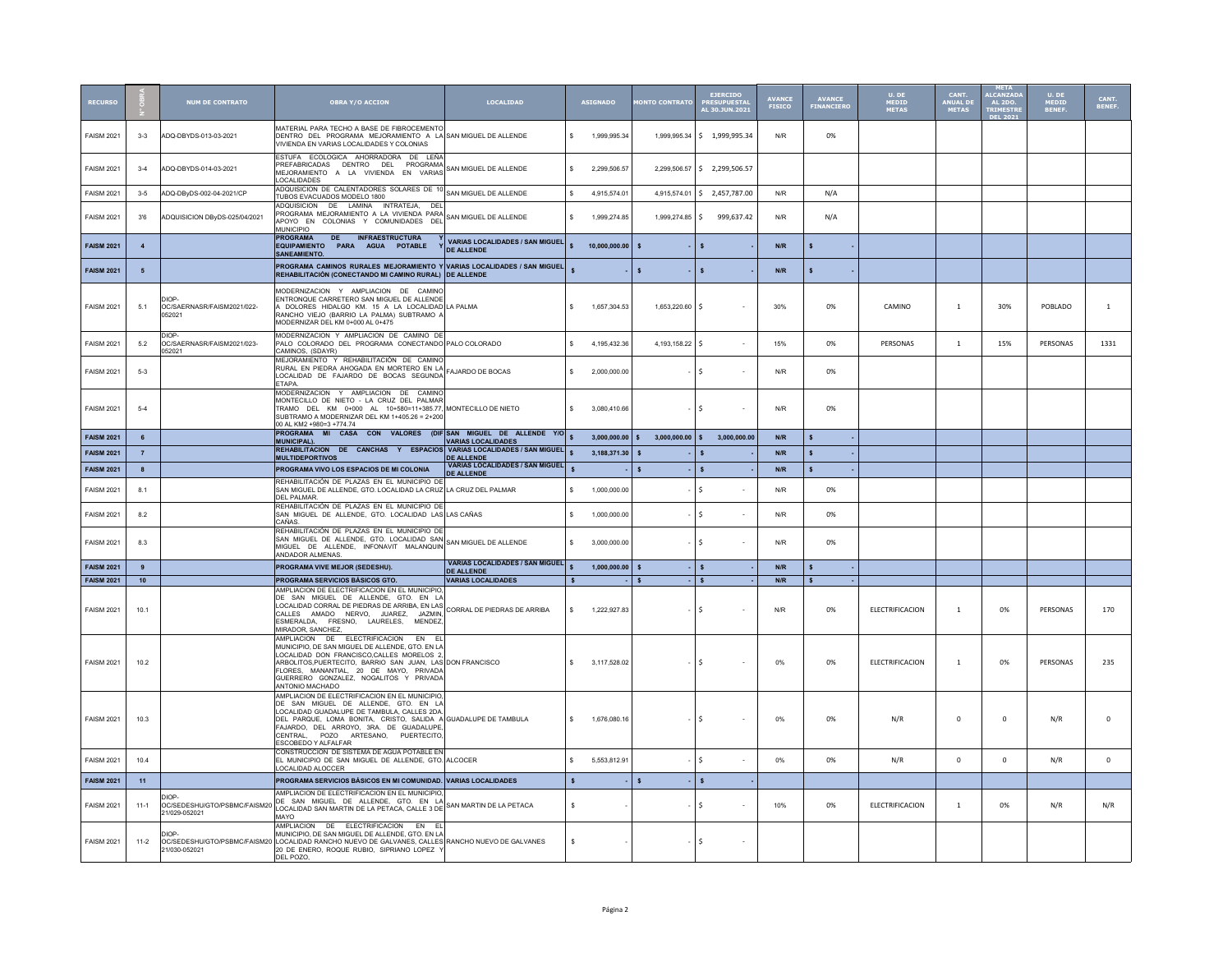| <b>RECURSO</b>    |          | <b>NUM DE CONTRATO</b>                                 | <b>OBRA Y/O ACCION</b>                                                                                                                                                                                                                                                         | <b>LOCALIDAD</b>                |                    | <b>ASIGNADO</b> | <b>IONTO CONTRATO</b>                            | <b>EJERCIDO</b><br><b>PRESUPUESTA</b><br>AL 30.JUN.2021 | <b>AVANCE</b><br><b>FISICO</b> | <b>AVANCE</b><br><b>FINANCIERO</b> | U. DE<br><b>MEDID</b><br><b>METAS</b> | CANT.<br><b>ANUAL DE</b><br><b>METAS</b> | <b>META</b><br><b>ALCANZAD</b><br><b>AL 2DO.</b><br><b>TRIMESTR</b> | U. DE<br>MEDID<br>BENEF. | CANT.<br>BENEF. |
|-------------------|----------|--------------------------------------------------------|--------------------------------------------------------------------------------------------------------------------------------------------------------------------------------------------------------------------------------------------------------------------------------|---------------------------------|--------------------|-----------------|--------------------------------------------------|---------------------------------------------------------|--------------------------------|------------------------------------|---------------------------------------|------------------------------------------|---------------------------------------------------------------------|--------------------------|-----------------|
| <b>FAISM 2021</b> | 11-3     | OC/SEDESHU/GTO/PSBMC/FAISM20<br>21/031-052021          | AMPLIACION DE ELECTRIFICACION RURAL EN EL<br>MUNICIPIO, DE SAN MIGUEL DE ALLENDE, GTO. EN LA<br>LOCALIDAD POZO DE BALDERAS, EN LAS CALLES<br>VICENTE GUERRERO, EMILIANO ZAPATA, PRINCIPAL,<br>CAMINO REAL, ALDAMA, ALDAMA 1RA, SECCION Y<br>ALDAMA 2DA. SECCION                | POZO D EBALDERAS                | s                  | 479,188.79      |                                                  | -S                                                      |                                |                                    |                                       |                                          |                                                                     |                          |                 |
| <b>FAISM 2021</b> | 11.4     | DIOP-<br>OC/SEDESHU/GTO/PSBMC/FAISM20<br>21/032-052021 | AMPLIACION DE ELECTRIFICACION EN EL<br>MUNICIPIO, DE SAN MIGUEL DE ALLENDE, GTO. EN LA<br>LOCALIDAD CALDERON, EN LAS CALLES ALLENDE,<br>PRIVADA ALLENDE SECCION 1, PRIVADA ALLENDE<br>SECCION 2, CALLE HIDALGO, CALLE LAS PRESITAS<br>1, CALLE LAS PRESITAS 2 Y CAMINO AL POZO | CALDERON                        | s.                 | 1,302,130.28    |                                                  | -S                                                      |                                |                                    |                                       |                                          |                                                                     |                          |                 |
| <b>FAISM 2021</b> | 11.5     |                                                        | CONSTRUCCION DE SISTEMA DE AGUA POTABLE EN<br>CONSTRUCCION DE SISTEMA DE AGUA POTABLE EN LAS CAÑAS<br>EL MUNICIPIO DE SAN MIGUEL DE ALLENDE, GTO. LOS JUAREZ<br>LOCALIDADES LAS CAÑAS, LA PALMILLA, LOS GUIAS<br>JUAREZ Y LOS GUIAS 2DA. ETAPA                                 | LA PALMILLA<br>$\text{LOS}$ s   |                    | 5.000.000.00    |                                                  | -S                                                      |                                |                                    |                                       |                                          |                                                                     |                          |                 |
| <b>FAISM 2021</b> | 12       |                                                        | PROGRAMA EMBELLECIENDO MI COLONIA. VARIAS LOCALIDADES / SAN MIGUEL<br>(CALLES).                                                                                                                                                                                                | <b>DE ALLENDE</b>               | $\mathbf{s}$       |                 | $\mathbf{s}$                                     | $\mathbf{s}$                                            |                                |                                    |                                       |                                          |                                                                     |                          |                 |
| <b>FAISM 2021</b> | 12.1     |                                                        | CONSTRUCCION Y REHABILITACIÓN DE CALLES EN<br>CABECERA MUNICIPAL EN EL MUNICIPIO DE SAN SAN MIGUEL DE ALLENDE<br>MIGUEL DE ALLENDE, GTO.                                                                                                                                       |                                 | s.                 | 7,964,184.34    |                                                  | -Ś                                                      |                                |                                    |                                       |                                          |                                                                     |                          |                 |
| <b>FAISM 2021</b> | 12.2     |                                                        | CONSTRUCCION DE CALLE CON ADOQUIN EN EL<br>MUNICIPIO DE SAN MIGUEL DE ALLENDE, GTO. EN LA<br>LOCALIDAD SAN MIGUEL DE ALLENDE. EN LA SAN MIGUEL DE ALLENDE<br>COLONIA SAN RAFAEL, EN LA CALLE INDALECIO<br>ALL ENDE                                                             |                                 | $\mathbb{S}$       | 1.220.650.13    |                                                  | Ŝ.                                                      |                                |                                    |                                       |                                          |                                                                     |                          |                 |
| <b>FAISM 2021</b> | $12-3$   |                                                        | CONSTRUCCION DE CALLE CON EMPEDRADO EN EL<br>MUNICIPIO DE SAN MIGUEL DE ALLENDE, GTO. EN LA<br>LOCALIDAD SAN MIGUEL DE ALLENDE, EN LA SAN MIGUEL DE ALLENDE<br>COLONIA FRACC. LA LUZ, EN LA CALLE GOLONDRINA                                                                   |                                 | $\mathbf{s}$       | 1.332.756.81    |                                                  | $\dot{\mathbf{S}}$                                      |                                |                                    |                                       |                                          |                                                                     |                          |                 |
| <b>FAISM 2021</b> | $12-4$   |                                                        | CONSTRUCCION DE CALLE CON CONCRETO EN EL<br>MUNICIPIO DE SAN MIGUEL DE ALLENDE, GTO. EN LA<br>LOCALIDAD SAN MIGUEL DE ALLENDE, EN LA SANMIGUEL DE ALLENDE<br>COLONIA FRACC.IGNACIO RAMIREZ, EN LA CALLE<br>PROGRESO                                                            |                                 | s.                 | 1,270,258.15    |                                                  | -S                                                      |                                |                                    |                                       |                                          |                                                                     |                          |                 |
| <b>FAISM 2021</b> | $12-5$   |                                                        | CONSTRUCCION DE CALLE CON CONCRETO EN EL<br>MUNICIPIO DE SAN MIGUEL DE ALLENDE, GTO. EN LA SAN MIGUEL DE ALLENDE<br>COLONIA OLIMPO, EN LA CALLE JUNO                                                                                                                           |                                 | $\mathbf{s}$       | 1,271,240.35    |                                                  | Ŝ.                                                      |                                |                                    |                                       |                                          |                                                                     |                          |                 |
| <b>FAISM 2021</b> | $12-6$   |                                                        | CONSTRUCCION DE CALLE CON CONCRETO EN EL<br>MUNICIPIO DE SAN MIGUEL DE ALLENDE, GTO. EN LA SAN MIGUEL DE ALLENDE<br>LOCALIDAD SAN MIGUEL DE ALLENDE, EN LA<br>COLONIA ALLENDE, EN LA CALLE LAS FLORES                                                                          |                                 | s.                 | 1,173,687.09    |                                                  | -S                                                      |                                |                                    |                                       |                                          |                                                                     |                          |                 |
| <b>FAISM 2021</b> | $12 - 7$ |                                                        | CONSTRUCCION DE CALLE CON ADOQUIN EN EL<br>MUNICIPIO DE SAN MIGUEL DE ALLENDE, GTO. EN LA<br>LOCALIDAD SAN MIGUEL DE ALLENDE, EN LA SAN MIGUEL DE ALLENDE<br>COLONIA INFONAVIT MALANQUIN, EN EL ANDADOR<br>LAS FUENTES                                                         |                                 | s.                 | 2,755,000.00    |                                                  | -Ś                                                      |                                |                                    |                                       |                                          |                                                                     |                          |                 |
| <b>FAISM 2021</b> | $12 - 8$ |                                                        | CONSTRUCCION DE CALLE CON EMPEDRADO EN EL<br>MUNICIPIO DE SAN MIGUEL DE ALLEME, GTO. EN LA PUERTO DE NIETO<br>LOCALIDAD PUERTO DE NIETO EN LA CALLE SALIDA<br>A GUANAJUATITO                                                                                                   |                                 | s.                 | 3,311,990.67    |                                                  | -\$                                                     |                                |                                    |                                       |                                          |                                                                     |                          |                 |
| <b>FAISM 2021</b> | $12-9$   |                                                        | CONSTRUCCION DE CALLE CON EMPEDRADO EN EL<br>MUNICIPIO DE SAN MIGUEL DE ALLENDE, GTO. EN LA CORRAL DE PIEDRAS DE ARRIBA<br>LOCALIDAD CORRAL DE PIEDRAS DE ARRIBA, EN LA CORRAL DE PIEDRAS DE ARRIBA<br>CALLE VICENTE GUERRERO 2DA. ETAPA                                       |                                 | \$                 | 4,216,306.29    |                                                  | -Ś                                                      |                                |                                    |                                       |                                          |                                                                     |                          |                 |
| <b>FAISM 2021</b> | 12-10    |                                                        | CONSTRUCCION DE CALLE CON EMPEDRADO EN EL<br>MUNICIPIO DE SAN MIGUEL DE ALLENDE, GTO. EN LA<br>LOCALIDAD SAN MIGUEL DE ALLENDE, EN LA SAN MIGUEL DE ALLENDE<br>COLONIA FRACC. INSURGENTES, EN LA CALLE<br>CORONEL NARCISO MARIA LORETO                                         |                                 | $\hat{\mathbf{z}}$ | 1.808.091.28    |                                                  | -\$                                                     |                                |                                    |                                       |                                          |                                                                     |                          |                 |
| <b>FAISM 2021</b> | 13       |                                                        | INDIRECTOS.                                                                                                                                                                                                                                                                    |                                 |                    |                 |                                                  |                                                         |                                |                                    |                                       |                                          |                                                                     |                          |                 |
| <b>FAISM 2021</b> | $13-1$   |                                                        | ARRENDAMIENTO DE EQUIPO DE TRANSPORTE<br><b>ARKENDAMIENTO DE EQUITO DE MESSO DE ARKIAS LUGARENTE DE ANAGEMENTO DE ALLENDE</b><br>Y ACCIONES (ARRENDAMIENTO DE VEHICULOS).                                                                                                      | VARIAS LOCALIDADES / SAN MIGUEL |                    |                 |                                                  | -\$                                                     |                                |                                    |                                       |                                          |                                                                     |                          |                 |
| <b>FAISM 2021</b> | $13 - 2$ |                                                        | REPARACIÓN Y MANTENIMIENTO DE EQUIPO DE VARIAS LOCALIDADES / SAN MIGUEL<br>TRANSPORTE                                                                                                                                                                                          | DE ALLENDE                      |                    | 500,000.00      | 154,100.35                                       | I\$<br>154,100.35                                       |                                |                                    |                                       |                                          |                                                                     |                          |                 |
| <b>FAISM 2021</b> | $13-3$   |                                                        | MATERIALES Y SUMINISTRO DE MATERIAL VARIAS LOCALIDADES / SAN MIGUEL<br>ESTADÍSTICO Y GEOGRÁFICO                                                                                                                                                                                | DE ALLENDE                      | s                  | 50,000,00       |                                                  |                                                         |                                |                                    |                                       |                                          |                                                                     |                          |                 |
| <b>FAISM 2021</b> |          |                                                        | <b>TECHO</b>                                                                                                                                                                                                                                                                   |                                 | S                  |                 | 119,504,744.00 \$ 31,848,086.66 \$ 17,873,411.05 |                                                         | 55%                            | 56%                                | <b>VARIOS</b>                         | 90                                       |                                                                     | $\mathbf{a}$             | 1972            |

**FONDO DE APORTACIONES PARA LA INFRAESTRUCTURA SOCIAL MUNICIPAL 2017**

| <b>RECURSO</b>    | <b>NUM DE CONTRATO</b> | <b>OBRA Y/O ACCION</b>                                                                                                                                                                                                                                                                                       | <b>LOCALIDAD</b> | <b>ASIGNADO</b> | <b>MONTO CONTRATO</b> | <b>EJERCIDO</b><br><b>PRESUPUESTAL</b><br><b>ACUMULADO</b><br>30.06.2021 | <b>AVANCE</b><br><b>FISICO</b> | <b>AVANCE</b><br><b>FINANCIERO</b> | U. DE<br>MEDID<br><b>METAS</b> | <b>CANT</b><br>ANUAL D<br><b>HETAS</b> | <b>AETA</b><br>ALCANZADA<br><b>AL 2DO.</b><br><b>TRIMESTRE</b><br>DEL 2021 | U. DE<br><b>IEDID</b><br>BENEF. | CANT.<br>BENEF. |
|-------------------|------------------------|--------------------------------------------------------------------------------------------------------------------------------------------------------------------------------------------------------------------------------------------------------------------------------------------------------------|------------------|-----------------|-----------------------|--------------------------------------------------------------------------|--------------------------------|------------------------------------|--------------------------------|----------------------------------------|----------------------------------------------------------------------------|---------------------------------|-----------------|
| <b>FAISM 2017</b> |                        | AMPLIACION DE RED DE DISTRIBUCIÓN DE ENERGÍA<br>ELÉCTRICA EN LAS CALLES YETLANEZI, ATZIMBA.<br>AXOCHITL, KILOTZIN, MALINALLITZIN, SAN FELIPE, VARIAS LOCALIDADES / SAN MIGUEL ,<br>SAN JOSE ITURBIDE, VICTORIA, DOLORES HIDALGO Y DE ALLENDE<br>OCAMPO EN LA COLONIA NUEVO TENOCHTITLAN<br>(EJIDO DE TIRADO) |                  | 906.06          |                       |                                                                          | 100%                           |                                    | <b>RED ELECTTRICA</b>          |                                        | 100.00                                                                     | N/R                             |                 |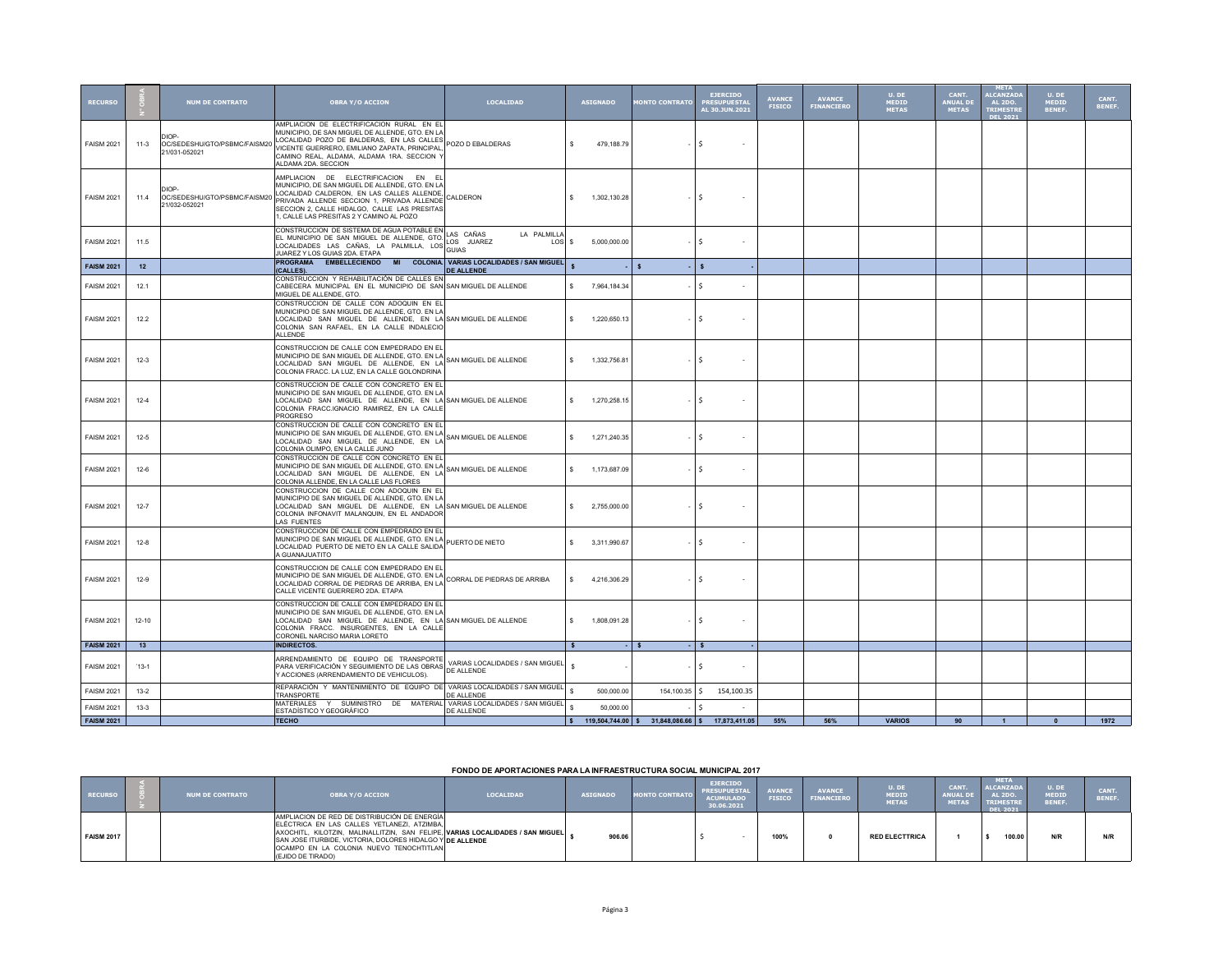| <b>RECURSO</b> |  | <b>NUM DE CONTRATO</b> | <b>OBRA Y/O ACCION</b> | LOCALIDAD | <b>ASIGNADO</b> | MONTO CONTRATO PRESUPUESTAL | <b>EJERCIDO</b> | <b>AVANCE<br/>FISICO</b> | AVANCE<br>FINANCIERO | U. DE<br>MEDID<br>METAS | CANT.<br>ANUAL DE AL 2DO.<br><b>METAS</b> | <b>META</b><br>ALCANZADA<br>NI TR.<br>$R = 2021$ | U. DE<br>MEDID<br>89N 86 | <b>CANT</b><br><b>BENEF.</b> |
|----------------|--|------------------------|------------------------|-----------|-----------------|-----------------------------|-----------------|--------------------------|----------------------|-------------------------|-------------------------------------------|--------------------------------------------------|--------------------------|------------------------------|
|----------------|--|------------------------|------------------------|-----------|-----------------|-----------------------------|-----------------|--------------------------|----------------------|-------------------------|-------------------------------------------|--------------------------------------------------|--------------------------|------------------------------|

## **FONDO DE APORTACIONES PARA EL FORTALECIMIENTO DE LOS MUNICIPIOS 2021**

| <b>RECURSO</b>          | N° OBRA | <b>NUM DE CONTRATO</b> | <b>OBRA Y/O ACCION</b>                                                                                                       | <b>LOCALIDAD</b>             |    | <b>ASIGNADO</b><br><b>FORTAMUN</b> | <b>MONTO CONTRATO</b> | <b>EJERCIDO</b><br><b>PRESUPUESTA</b><br><b>ACUMULADO</b><br>30.06.2021 | <b>AVANCE</b><br><b>FISICO</b> | <b>AVANCE</b><br><b>FINANCIER</b> | U. DE<br><b>MEDID</b><br><b>METAS</b> | CANT.<br><b>ANUAL DI</b><br><b>METAS</b> | <b>META</b><br><b>ALCANZAD</b><br>AL 1ER.<br><b>TRIMESTRI</b><br>DEL 2021 | U. DE<br>MEDID<br>BENEF. | CANT.<br>BENEF. |
|-------------------------|---------|------------------------|------------------------------------------------------------------------------------------------------------------------------|------------------------------|----|------------------------------------|-----------------------|-------------------------------------------------------------------------|--------------------------------|-----------------------------------|---------------------------------------|------------------------------------------|---------------------------------------------------------------------------|--------------------------|-----------------|
| <b>FORTAMUN</b><br>2021 |         |                        | <b>SEGURIDAD PUBLICA</b>                                                                                                     | <b>SAN MIGUEL DE ALLENDE</b> |    |                                    |                       |                                                                         |                                |                                   |                                       |                                          |                                                                           |                          |                 |
| <b>FORTAMUN</b><br>2021 | $1 - 1$ |                        | SUELDOS BASE                                                                                                                 | SAN MIGUEL DE ALLENDE        | s. | 74.655.106.08                      | 74.655.106.08         | 27,398,517.00                                                           | 37%                            | 37%                               | PAGO                                  | 12                                       | 37%                                                                       | POBLADO                  |                 |
| <b>FORTAMUN</b><br>2021 | $1 - 2$ |                        | PRIMA VACACIONAL                                                                                                             | SAN MIGUEL DE ALLENDE        | s. | 1,353,962.10                       | 1,353,962.10          | 9,418.11                                                                | 1%                             | 1%                                | PAGO                                  | 12                                       | 1%                                                                        | POBLADO                  |                 |
| <b>FORTAMUN</b><br>2021 | $1 - 3$ |                        | <b>GRATIFICACION DE FIN DE AÑO</b>                                                                                           | SAN MIGUEL DE ALLENDE        |    | 9.026.414.00                       | 9,026,414.00          | 3,820,004.66                                                            | 42%                            | 42%                               | PAGO                                  | 12                                       | 42%                                                                       | POBLADO                  |                 |
| <b>FORTAMUN</b><br>2021 | $1 - 4$ |                        | PRESTACIONES CGT                                                                                                             | SAN MIGUEL DE ALLENDE        |    | 2,393,428.00                       | 2,393,428.00          | 417,316.19                                                              | 17%                            | 17%                               | PAGO                                  | 12                                       | 17%                                                                       | POBLADO                  |                 |
| <b>FORTAMUN</b><br>2021 | $1 - 5$ |                        | PROFESIONALIZACION Y CAPACITACION DE LOS<br>ELEMENTOS POLICIALES PARA EL<br>CUMPLIMIENTO DE LA META CUP 2021 PARTIDA<br>3341 | SAN MIGUEL DE ALLENDE        | s  | 178,750.00                         | 178,750.00            |                                                                         | 0%                             | 0%                                |                                       |                                          |                                                                           |                          |                 |
| <b>FORTAMUN</b><br>2021 | $1 - 6$ |                        | PROFESIONALIZACION Y CAPACITACION DE LOS<br>ELEMENTOS POLICIALES PARA EL<br>CUMPLIMIENTO DE LA META CUP 2021 PARTIDA<br>3391 | SAN MIGUEL DE ALLENDE        | s. | 1.306.487.00                       | 1.306.487.00          |                                                                         | 0%                             | 0%                                |                                       |                                          |                                                                           |                          |                 |
| <b>FORTAMUN</b><br>2021 |         |                        | FONDO ESTATAL PARA EL FORTALECIMIENTO DE LA<br>SEGURIDAD PUBLICA PARA EL EJERCICIO FISCAL SAN MIGUEL DE ALLENDE<br>2021      |                              |    | 889,435.34                         | 889,435.34            |                                                                         | 0%                             | $0\%$                             | PAGO                                  | 12                                       |                                                                           | <b>POBLADO</b>           |                 |
| <b>FORTAMUN</b><br>2021 |         |                        | <b>OFICIALIA MAYOR</b>                                                                                                       | <b>SAN MIGUEL DE ALLENDE</b> |    |                                    |                       |                                                                         | 0%                             | $0\%$                             |                                       | 12                                       |                                                                           |                          |                 |
| <b>FORTAMUN</b><br>2021 | $3 - 1$ |                        | LIQUIDACIONES POR INDEMNIZACION                                                                                              | SAN MIGUEL DE ALLENDE        |    | 5.485.237.54                       | 392.444.18            | 392,444.18                                                              | 7%                             | 7%                                |                                       | 12                                       | 7%                                                                        | POBLADO                  |                 |
| <b>FORTAMUN</b><br>2021 |         |                        | <b>TESORERIA MUNICIPAL</b>                                                                                                   | <b>SAN MIGUEL DE ALLENDE</b> |    |                                    |                       |                                                                         |                                |                                   |                                       |                                          |                                                                           |                          |                 |
| <b>FORTAMUN</b><br>2021 | $4 - 1$ |                        | AMORTIZACION DE LA DEUDA                                                                                                     | SAN MIGUEL DE ALLENDE        | s. | 10.549.111.04                      | 10.549.111.04         | 5,274,555.54                                                            | 50%                            | 50%                               |                                       |                                          |                                                                           |                          |                 |
|                         | $4 - 2$ |                        | INTERESES DEUDA INTERNA                                                                                                      | SAN MIGUEL DE ALLENDE        |    | 7.695.133.90                       | 7.695.133.90          | 2,242,790.86                                                            | 29%                            | 29%                               |                                       |                                          |                                                                           |                          |                 |
|                         |         |                        | <b>TECHO</b>                                                                                                                 |                              |    | 113,533,065.00                     | 108,440,271.64        | 39.555.046.54                                                           | 50%                            | 50%                               | PAGO                                  | 12                                       | 50%                                                                       | <b>POBLADO</b>           |                 |

## **FONDO DE APORTACIONES PARA EL FORTALECIMIENTO DE LOS MUNICIPIOS 2016**

| <b>RECURSO</b>          | <b>N° OBRA</b> | <b>CONTRATO</b> | OBRA Y/O ACCION                         | <b>LOCALIDAD</b>             | <b>ASIGNADO</b><br><b>RAMO 33</b> | <b>CONTRATADO</b> | <b>EJERCIDO</b><br><b>PRESUPUESTA</b><br><b>ACUMULADO</b><br>30.JUN.2021 | <b>AVANCE</b><br><b>FISICO</b> | <b>AVANCE</b><br><b>FINANCIERO</b> | U. DE<br>MEDID<br><b>METAS</b> | CANT.<br><b>ANUAL DE</b><br><b>METAS</b> | <b>META</b><br><b>LCANZAD</b><br>AL 4TO<br><b>TRIMESTRE</b><br><b>DEL 2020</b> | U. DE<br><b>MEDID</b><br>BENEF. | CANT.<br>BENEF. |
|-------------------------|----------------|-----------------|-----------------------------------------|------------------------------|-----------------------------------|-------------------|--------------------------------------------------------------------------|--------------------------------|------------------------------------|--------------------------------|------------------------------------------|--------------------------------------------------------------------------------|---------------------------------|-----------------|
| <b>FORTAMUN</b><br>2016 |                |                 | <b>SEGURIDAD PUBLICA</b>                | <b>SAN MIGUEL DE ALLENDE</b> |                                   |                   |                                                                          |                                |                                    |                                |                                          |                                                                                |                                 |                 |
| <b>FORTAMUN</b><br>2016 | $1 - 1$        |                 | SUELDOS BASE                            | SAN MIGUEL DE ALLENDE        | 32.808.253.83<br>s.               | 32.808.253.83     | 32.808.253.83                                                            | 100%                           | 100%                               | PAGO                           | 12                                       | 100%                                                                           | POBLADO                         |                 |
| <b>FORTAMUN</b><br>2016 | $1 - 2$        |                 | PRIMA VACACIONAL                        | SAN MIGUEL DE ALLENDE        | 546.212.84<br>s.                  | 546.212.84        | 546.212.84                                                               | 100%                           | 100%                               | PAGO                           | 12                                       | 100%                                                                           | POBLADO                         |                 |
| <b>FORTAMUN</b><br>2016 | $1 - 3$        |                 | GRATIFICACION DE FIN DE AÑO             | SAN MIGUEL DE ALLENDE        | 3,611,788.70<br>s.                | 3,611,788.70      | 3.611.788.70                                                             | 100%                           | 100%                               | PAGO                           | 12                                       | 100%                                                                           | POBLADO                         |                 |
| <b>FORTAMUN</b><br>2016 | $1 - 4$        |                 | REMUNERACIONES HORAS EXTRAS             | SAN MIGUEL DE ALLENDE        | 300.000.00<br>s                   | 300,000.00        | 300,000.00                                                               | 100%                           | 100%                               | PAGO                           | 12                                       | 100%                                                                           | POBLADO                         |                 |
| <b>FORTAMUN</b><br>2016 | $1 - 5$        |                 | PRESTACIONES CGT                        | SAN MIGUEL DE ALLENDE        | 932,286.79                        | 932,286.79        | 932.286.79                                                               | 100%                           | 100%                               | PAGO                           | 12                                       | 100%                                                                           | POBLADO                         |                 |
| <b>FORTAMUN</b><br>2016 | $1 - 6$        |                 | <b>PRODUCTOS ALIMENTACIOS</b>           | SAN MIGUEL DE ALLENDE        | 186,473.90<br>s.                  | 186,473.90        | 186,473.90                                                               | 100%                           | 100%                               | PAGO                           | 12                                       | 100%                                                                           | POBLADO                         |                 |
| <b>FORTAMUN</b><br>2016 | $1 - 7$        |                 | COMBUSTIBLE PARA SEGURIDAD PUBLICA      | SAN MIGUEL DE ALLENDE        | 4,090,373.25<br>s.                | 4,090,373.25      | 4,090,373.25                                                             | 100%                           | 100%                               | PAGO                           | 12                                       | 100%                                                                           | POBLADO                         |                 |
| <b>FORTAMUN</b><br>2016 | $1-8$          | $\sim$          | MANTENIMIENTO DE VEHICULOS              | SAN MIGUEL DE ALLENDE        | s.<br>2.081.469.45                | 2.081.469.45      | 2.081.469.45                                                             | 100%                           | 100%                               | PAGO                           | 12                                       | 100%                                                                           | POBLADO                         |                 |
| <b>FORTAMUN</b><br>2016 | $1-9$          |                 | EQUIPO DE COMUNICACIÓN                  | SAN MIGUEL DE ALLENDE        | 3,532,535.40<br>s.                | 3,532,535.40      | 3,532,535.40                                                             | 100%                           | 100%                               | PAGO                           | 12                                       | 100%                                                                           | POBLADO                         |                 |
| <b>FORTAMUN</b><br>2016 | $1 - 10$       |                 | OTROS EQUIPOS                           | SAN MIGUEL DE ALLENDE        | 367,413.76<br>s                   | 367,413.76        | 367,413.76                                                               | 100%                           | 100%                               | PAGO                           | 12                                       | 100%                                                                           | POBLADO                         |                 |
| <b>FORTAMUN</b><br>2016 | $1 - 11$       |                 | <b>VESTUARIO Y UNIFORMES</b>            | SAN MIGUEL DE ALLENDE        | 10,053.40<br>s                    |                   | 10.053.39                                                                | 100%                           | 100%                               | PAGO                           | 12                                       | 100%                                                                           | POBLADO                         |                 |
| <b>FORTAMUN</b><br>2016 | $1 - 12$       |                 | <b>EROGACIONES COMPLEMENTARIAS</b>      | SAN MIGUEL DE ALLENDE        |                                   | $\sim$            |                                                                          | 100%                           | 100%                               |                                |                                          | 100%                                                                           | <b>MUNICIPIO</b>                |                 |
| <b>FORTAMUN</b><br>2016 | $\overline{2}$ |                 | <b>FORTASEG Prestaciones CGT</b>        | <b>SAN MIGUEL DE ALLENDE</b> | 1,835,415.40                      | 1,835,415.40      | 1,835,415.40                                                             | 100%                           | 100%                               | <b>ELEMENTOS</b>               | 155                                      | 100%                                                                           | <b>MUNICIPIO</b>                |                 |
| <b>FORTAMUN</b><br>2016 |                |                 | <b>FORTASEG Servicios Profesionales</b> | <b>SAN MIGUEL DE ALLENDE</b> | 941.999.76                        | 941.999.76        | 941.999.76                                                               | 100%                           | 100%                               | <b>ELEMENTOS</b>               | 155                                      | 100%                                                                           | <b>MUNICIPIO</b>                |                 |
| <b>FORTAMUN</b><br>2016 |                |                 | <b>FORTASEG Becas</b>                   | <b>SAN MIGUEL DE ALLENDE</b> | 923.955.99                        | 923.955.99        | 923,955.99                                                               |                                |                                    | <b>ELEMENTOS</b>               | 157                                      |                                                                                |                                 |                 |
| <b>FORTAMUN</b><br>2016 |                |                 | <b>TRANSITO</b>                         | <b>SAN MIGUEL DE ALLENDE</b> |                                   |                   | 0.00                                                                     | 100%                           | 100%                               |                                |                                          | 100%                                                                           | <b>POBLADO</b>                  |                 |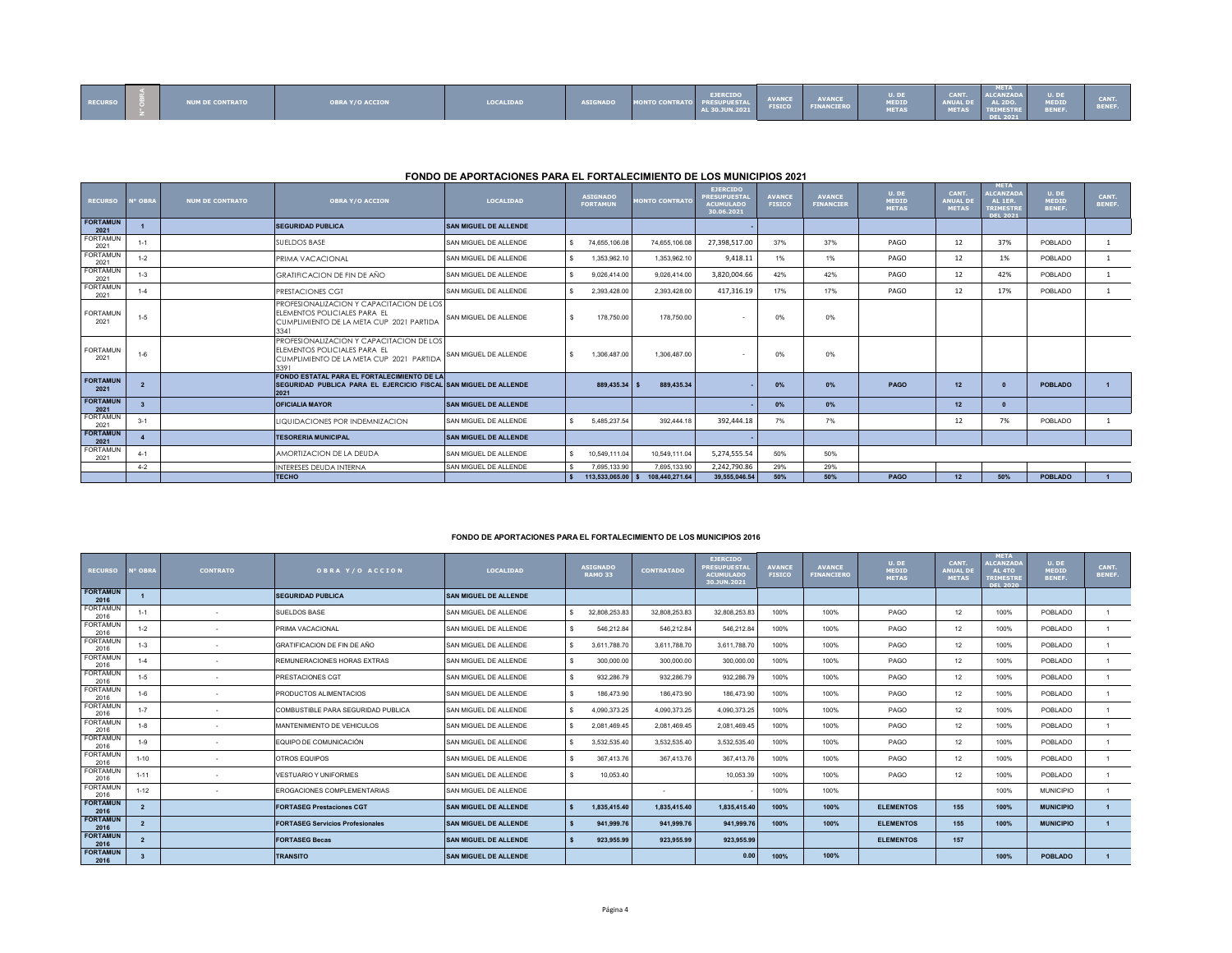| <b>RECURS</b>            |                  | <b>NUM DE CONTRATO</b> | <b>OBRA Y/O ACCION</b>                                                                                                                                                                                  | <b>LOCALIDAD</b>                      | <b>ASIGNADO</b>              | <b>ONTO CONTRAT</b>      | <b>EJERCIDO</b><br>PRESUPUESTAL<br>AL 30.JUN.2021 | <b>AVANCE</b><br>FISICO | <b>AVANCE</b><br>FINANCIER | $U.$ DE<br>MEDID<br><b>METAS</b> | CANT.<br><b>INUAL D</b><br>METAS | <b>LCANZAI</b><br><b>AL 2DO.</b><br><b>RIMESTE</b> | U. DE<br><b>MEDIO</b><br><b>BENEF</b> | CANT.<br>BENEF |
|--------------------------|------------------|------------------------|---------------------------------------------------------------------------------------------------------------------------------------------------------------------------------------------------------|---------------------------------------|------------------------------|--------------------------|---------------------------------------------------|-------------------------|----------------------------|----------------------------------|----------------------------------|----------------------------------------------------|---------------------------------------|----------------|
| <b>FORTAMUN</b><br>2016  | $3-1$            |                        | SUELDOS BASE                                                                                                                                                                                            | SAN MIGUEL DE ALLENDE                 | 7,640,431.83                 | 7,640,431.83             | 7,640,431.83                                      | 100%                    | 100%                       | PAGO                             | 12                               | 100%                                               | POBLADO                               | $\overline{1}$ |
| FORTAMUN<br>2016         | $3-2$            | $\sim$                 | PRIMA VACACIONAL                                                                                                                                                                                        | SAN MIGUEL DE ALLENDE                 | 130 186 48<br>s              | 130 186 48               | 130 186 48                                        | 100%                    | 100%                       | PAGO                             | 12                               | 100%                                               | POBLADO                               | $\overline{1}$ |
| FORTAMUN<br>2016         | $3-3$            | $\sim$                 | GRATIFICACION DE FIN DE AÑO                                                                                                                                                                             | SAN MIGUEL DE ALLENDE                 | s<br>881 661 78              | 881 661 78               | 881 661 78                                        | 100%                    | 100%                       | PAGO                             | 12                               | 100%                                               | POBLADO                               | 1              |
| <b>FORTAMUN</b><br>2016  | $3 - 4$          |                        | PRESTACIONES CGT                                                                                                                                                                                        | SAN MIGUEL DE ALLENDE                 | s<br>338,202.16              | 338,202.16               | 338,202.16                                        | 100%                    | 100%                       | PAGO                             | 12                               | 100%                                               | POBLADO                               | $\mathbf{1}$   |
| <b>FORTAMUN</b><br>2016  | $3 - 5$          | $\sim$                 | COMBUSTIBLE PARA SEGURIDAD PUBLICA                                                                                                                                                                      | SAN MIGUEL DE ALLENDE                 | 612.000.00                   | 612.000.00               | 612.000.00                                        | 100%                    | 100%                       | PAGO                             | 12                               | 100%                                               | POBLADO                               | $\mathbf{1}$   |
| FORTAMUN<br>2016         | $3-6$            | $\sim$                 | PRODUCTOS ALIMENTICIOS                                                                                                                                                                                  | SAN MIGUEL DE ALLENDE                 | $\mathbf{s}$                 |                          |                                                   | 100%                    | 100%                       | PAGO                             | 12                               | 100%                                               | POBLADO                               | $\mathbf{1}$   |
| <b>FORTAMUN</b><br>2016  | $3 - 7$          | $\sim$                 | <b>VESTUARIO Y UNIFORMES</b>                                                                                                                                                                            | SAN MIGUEL DE ALLENDE                 | $\mathbf{s}$                 | $\sim$                   |                                                   |                         |                            | PAGO                             | 12                               |                                                    |                                       |                |
| <b>FORTAMUN</b><br>2016  | $3 - 8$          |                        | SEÑALIZACION PARA CIERRE DE VIALIDADES<br>(Materiales Diversos)                                                                                                                                         | SAN MIGUEL DE ALLENDE                 | s<br>175,266.74              |                          | 175,266.74                                        | 100%                    | 100%                       | PAGO                             | 12                               | 1200%                                              | POBLADO                               | $\overline{1}$ |
| <b>FORTAMUN</b><br>2016  | $3-9$            |                        | SEÑALIZACION PARA CIERRE DE VIALIDADES (Otros<br>equipos)                                                                                                                                               | SAN MIGUEL DE ALLENDE                 | 58,371.20                    |                          | 58,371.20                                         | 100%                    | 100%                       | PAGO                             | 12                               | 1200%                                              | POBLADO                               | $\overline{1}$ |
| <b>FORTAMUN</b>          | $\overline{4}$   |                        | OFICIALIA MAYOR                                                                                                                                                                                         | SAN MIGUEL DE ALLENDE                 |                              |                          | 0.00                                              |                         |                            |                                  |                                  |                                                    |                                       |                |
| 2016                     | $4 - 1$          |                        | LIQUIDACIONES POR INDEMNIZACION                                                                                                                                                                         | SAN MIGUEL DE ALLENDE                 | 3,526,776.65<br>s            |                          | 3,526,776.65                                      | 100%                    | 100%                       | PAGO                             | 12                               | 100%                                               | POBLADO                               | $\overline{1}$ |
| FORTAMUN<br>2016         | $4 - 2$          |                        | PAGO POR DERECHO DE ALUMBRADO PUBLICO                                                                                                                                                                   | SAN MIGUEL DE ALLENDE                 | 2,240,865.00<br>s.           |                          | 2,240,865.00                                      | 100%                    | 100%                       | PAGO                             | 12                               | 100%                                               | POBLADO                               | $\overline{1}$ |
| <b>FORTAMUN</b><br>2016  | 5                |                        | <b>DEUDA PUBLICA</b>                                                                                                                                                                                    | <b>CABECERA MUNICIPAL</b>             |                              |                          | 0.00                                              | 100%                    | 100%                       |                                  |                                  | 100%                                               | <b>POBLADO</b>                        | $\overline{1}$ |
| <b>FORTAMUN</b><br>2016  | $5 - 1$          |                        | AMORTIZACION DE LA DEUDA                                                                                                                                                                                | CABECERA MUNICIPAL                    | s.<br>6,427,356.00           | 6,427,356.00             | 6,427,356.00                                      | 100%                    | 100%                       | PAGO                             | 12                               | N/R                                                | N/R                                   | N/R            |
| <b>FORTAMUN</b><br>2016  | $5 - 2$          |                        | INTERESES DEUDA INTERNA                                                                                                                                                                                 | CABECERA MUNICIPAL                    | 2.546.598.40                 | 2.546.598.40             | 2.546.598.40                                      | 100%                    | 100%                       | PAGO                             | 12                               | N/R                                                | N/R                                   | N/R            |
| <b>FORTAMUN</b><br>2016  | 6                | $\sim$                 | <b>OBRA PUBLICA</b>                                                                                                                                                                                     | <b>CABECERA MUNICIPAL</b>             |                              |                          |                                                   |                         |                            |                                  |                                  |                                                    |                                       |                |
| <b>FORTAMUM</b>          | $\overline{7}$   |                        | <b>ADEUDO SUBSEMUN 2015</b>                                                                                                                                                                             | <b>CABECERA MUNICIPAL</b>             |                              |                          |                                                   |                         |                            |                                  |                                  |                                                    |                                       |                |
| 2016<br>FORTAMUM<br>2016 | $7 - 1$          |                        | CONTRATACION DE UN SERVICIO PROFESIONAL<br>PARA INTERVENCION EN ESCUELAS SECUNDARIAS<br>PUBLICAS (ADEUDO SUBSEMUN 2015, PENDIENTE EL<br>70% DEL MONTO TOTAL CONTRATADO)                                 | SAN MIGUEL DE ALLENDE                 | 612,500.00<br>s.             |                          | 612,500.00                                        | 94%                     | 94%                        |                                  |                                  | 94%                                                | PERSONAS                              | 200            |
| FORTAMUN<br>2016         | $7 - 2$          |                        | ESCUESTAS DE MEDICION DEL IMPACTO (ADEUDO<br>SUBSEMUN 2015, PENDIENTE EL 100% DE LAS SAN MIGUEL DE ALLENDE<br><b>ENCUESTAS</b>                                                                          |                                       | 104,565.13                   |                          | 104,565.13                                        | 100%                    | 100%                       |                                  |                                  | 100%                                               | PERSONAS                              | 6000           |
| <b>FORTAMUN</b><br>2016  | $7 - 3$          |                        | HERRAMIENTA DE SEGUIMIENTO Y CONTROL DEL<br>SERVICIO PROFESIONAL DE CARRERA POLICIAL<br>(ADEUDO SUBSEMUN 2015, PENDIENTE EL 100% DEL<br><b>CONTRATO)</b>                                                | SAN MIGUEL DE ALLENDE                 | s<br>48,000.00               |                          | 48,000.00                                         | 100%                    | 100%                       |                                  |                                  | 100%                                               | PERSONAS                              | 6000           |
| <b>FORTAMUN</b><br>2016  | $\boldsymbol{8}$ |                        | SISTEMA DE CONTROL DE ACCESOS EN SAN<br>MIGUEL DE ALLENDE                                                                                                                                               | SAN MIGUEL DE ALLENDE                 |                              |                          |                                                   |                         |                            |                                  |                                  |                                                    |                                       |                |
| <b>FORTAMUN</b><br>2016  | $8 - 1$          | FORTAMUN-007-07-2016   | REPARACION DE SISTEMA DE CONTROL DE<br>ACCESOS A ZONA CENTRO DE SAN MIGUEL DE SAN MIGUEL DE ALLENDE<br>ALLENDE                                                                                          |                                       | 332.874.53                   | 332.873.60               | 332.873.60                                        | 100%                    | 100%                       | PIEZAS                           | $\overline{4}$                   | 100%                                               | PERSONAS                              | 11781          |
| <b>FORTAMUN</b><br>2016  | $8 - 2$          | FORTAMUN-001-07-2016   | CAMARA DE DIGITALIZACION INTEGRADA                                                                                                                                                                      | SAN MIGUEL DE ALLENDE                 | 139,384.44<br>s              | 139,384.44               | 139,384.43                                        | 100%                    | 100%                       | PIEZAS                           | $\overline{1}$                   | N/R                                                | N/R                                   | N/R            |
| <b>FORTAMUN</b><br>2016  | 9                |                        | ARRENDAMIENTO PARA MAQUINARIA PESADA PARA<br>EL RELLENO SANITARIO                                                                                                                                       | <b>SAN MIGUEL DE ALLENDE</b>          |                              |                          |                                                   |                         |                            |                                  |                                  |                                                    |                                       |                |
| <b>FORTAMUM</b><br>2016  | 10               |                        | PROGRAMA MUNICIPAL<br>TERRITORIAL DE SAN MIGUEL DE ALLENDE, GTO                                                                                                                                         | DE ORDENAMIENTO SAN MIGUEL DE ALLENDE |                              |                          |                                                   |                         |                            |                                  |                                  |                                                    |                                       |                |
| <b>FORTAMUN</b><br>2016  | 11               |                        | <b>EMPLEO TEMPORAL</b>                                                                                                                                                                                  | <b>SAN MIGUEL DE ALLENDE</b>          | 2.000.000.00<br>$\mathbf{s}$ | $\sim$                   | 1.888.388.37                                      | 100%                    | 100%                       | <b>JORNALES</b>                  | 16,666                           | N/R                                                | N/R                                   | N/R            |
| <b>FORTAMUN</b><br>2016  | 12               |                        | PINTA TU ENTORNO                                                                                                                                                                                        | SAN MIGUEL DE ALLENDE                 | 144.000.00                   | $\sim$                   | 144,000.0                                         | 100%                    | 100%                       | <b>ACCIONES</b>                  | 1200                             | N/R                                                | N/R                                   | N/R            |
| <b>FORTAMUN</b><br>2016  | 13               |                        | <b>APOYO PAQUETE DE MATERIALES</b>                                                                                                                                                                      | <b>SAN MIGUEL DE ALLENDE</b>          | 995.765.37                   | $\sim$                   | 995,765.37                                        | 100%                    | 100%                       | <b>APOYOS</b>                    | 18                               | 800%                                               | <b>PERSONAS</b>                       | 16242          |
| <b>FORTAMUN</b><br>2016  | 14               |                        | AFECTACION DE PREDIO POR OBRA DE PUENTE EN<br>COMUNIDAD DE TIERRA BLANCA DE ABAJO                                                                                                                       | SAN MIGUEL DE ALLENDE                 | 92.755.88                    |                          | 0.00                                              | 100%                    | 100%                       |                                  |                                  | N/R                                                | N/R                                   | N/R            |
| <b>FORTAMU</b><br>2016   | 15               |                        | <b>TRABAJOS DIVERSOS URGENTES</b>                                                                                                                                                                       | <b>SAN MIGUEL DE ALLENDE</b>          | 429.364.65                   | $\sim$                   | 428,959.00                                        | 100%                    | 100%                       | <b>OBRAS</b>                     | 8                                | N/R                                                | N/R                                   | N/R            |
| <b>FORTAMUN</b>          | 16               |                        | REINTEGRO AUDITORIA SUPERIOR DE LA SAN MIGUEL DE ALLENDE                                                                                                                                                |                                       | $\mathbf{s}$<br>2.828.50     | $\sim$                   | 2.828.50                                          | 100%                    | 100%                       |                                  |                                  | N/R                                                | N/R                                   | N/R            |
| 2016<br>FORTAMUN<br>2016 | $16-1$           |                        | FEDERACION AL FAISM 2015 (INTERESES)<br>REINTEGRO AUDITORIA SUPERIOR DE LA<br>EDERACION AL FAISM 2015 (Equipamiento modificado o SAN MIGUEL DE ALLENDE<br>Infraestructura urbana del parque recreativo) |                                       | 2.132.428.22                 |                          | 2.132.428.22                                      | 100%                    | 100%                       |                                  |                                  | 1400%                                              | <b>PERSONAS</b>                       | 22363          |
| <b>FORTAMUN</b><br>2016  | $16-2$           |                        | REINTEGRO AUDITORIA SUPERIOR DE LA<br>FEDERACION AL FAISM 2015 (Parque San Martín SAN MIGUEL DE ALLENDE<br>rimera etapa                                                                                 |                                       | 555,386.53<br>s              |                          | 555.386.53                                        | 100%                    | 100%                       |                                  |                                  | 100%                                               | PERSONAS                              | 431            |
| <b>FORTAMUN</b><br>2016  | 17               |                        | <b>BACHEO VARIAS CALLES (Materiales de construcción)</b><br>minerales no metálicos)                                                                                                                     | <b>SAN MIGUEL DE ALLENDE</b>          | 104.457.42<br>$\mathbf{s}$   | $\sim$                   | 104.457.42                                        | 100%                    | 100%                       |                                  |                                  | 100%                                               | <b>PERSONAS</b>                       | 431            |
| <b>FORTAMUN</b><br>2016  | $17-1$           |                        | BACHEO VARIAS CALLES (Materiales de construcción de<br>concreto)                                                                                                                                        | SAN MIGUEL DE ALLENDE                 | 35,910.06                    | $\overline{\phantom{a}}$ | 35,910.06                                         | 100%                    | 100%                       |                                  |                                  | 100%                                               | PERSONAS                              | 431            |
| FORTAMUN<br>2016         | $17-2$           |                        | BACHEO VARIAS CALLES (Estructuras y manufacturas)                                                                                                                                                       | SAN MIGUEL DE ALLENDE                 | s                            |                          |                                                   | 100%                    | 100%                       |                                  |                                  | 100%                                               | PERSONAS                              | 431            |
| FORTAMUN<br>2016         | $17-3$           |                        | BACHEO VARIAS CALLES (Otros servicios relacionados)                                                                                                                                                     | SAN MIGUEL DE ALLENDE                 | 288,966.93<br>s.             | $\sim$                   | 288.966.93                                        | 100%                    | 100%                       | OBRAS                            | 8                                | 100%                                               | <b>MUNICIPIO</b>                      | $\mathbf{1}$   |
| <b>FORTAMUN</b><br>2016  | 18               |                        | OBRAS POR ADMINISTRACION (Materiales de<br>construcción minerales no metálicos)                                                                                                                         | <b>SAN MIGUEL DE ALLENDE</b>          | 31,836.20                    | $\sim$                   | 31.836.20                                         | 100%                    | 100%                       |                                  |                                  | 100%                                               | <b>MUNICIPIO</b>                      | $\overline{1}$ |
| <b>FORTAMUN</b><br>2016  | $18-1$           |                        | (Materiales<br>OBRAS<br>POR ADMINISTRACION<br>de<br>construcción de concreto)                                                                                                                           | SAN MIGUEL DE ALLENDE                 | 25,488.63                    |                          | 25,488.63                                         | 100%                    | 100%                       |                                  |                                  | 100%                                               | <b>MUNICIPIO</b>                      | $\mathbf{1}$   |
| <b>FORTAMUN</b><br>2016  | $18-2$           |                        | OBRAS POR ADMINISTRACION (Estructuras<br>nanufacturas)                                                                                                                                                  | SAN MIGUEL DE ALLENDE                 | \$.<br>8.624.1               | $\overline{\phantom{a}}$ | 8,624.17                                          | 100%                    | 100%                       |                                  |                                  | N/R                                                | N/R                                   | N/R            |
| <b>FORTAMUN</b>          | 18-3             |                        | OBRAS POR ADMINISTRACION (Otros<br>relacionados)                                                                                                                                                        |                                       | 140 212 13<br>s.             | $\overline{\phantom{a}}$ | 140 212 13                                        | 100%                    | 100%                       | OBRAS                            | 14                               | 100%                                               | <b>MUNICIPIO</b>                      | $\mathbf{1}$   |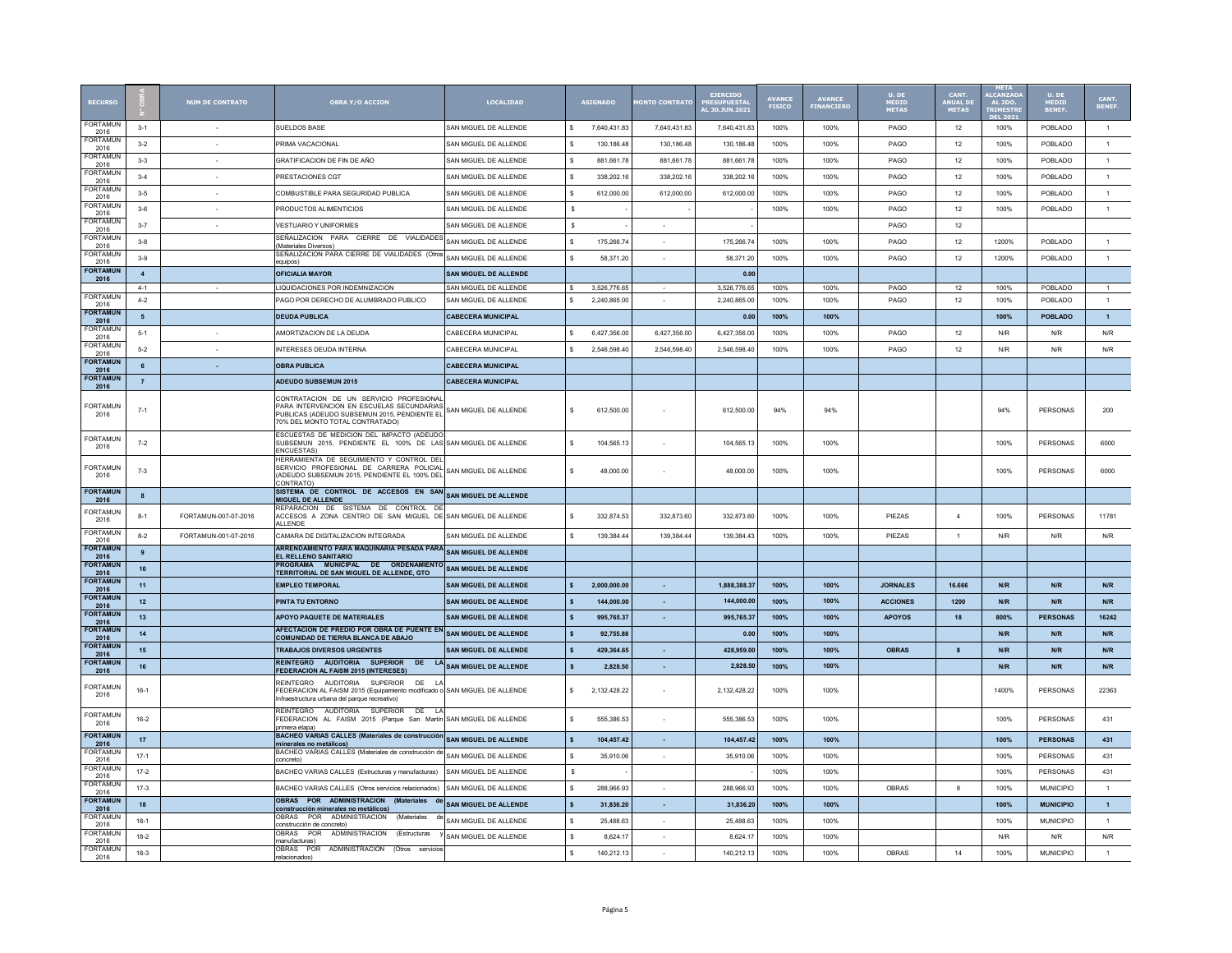| <b>RECURSO</b>                          |        | <b>NUM DE CONTRATO</b>              | <b>OBRA Y/O ACCION</b>                                                                                                                                                  | <b>LOCALTDAD</b> | <b>ASIGNADO</b> |               | <b>MONTO CONTRATO</b> | <b>EJERCIDO</b><br><b>PRESUPUESTAI</b><br>AL 30.JUN.2021 | <b>AVANCE</b><br><b>FISICO</b> | <b>AVANCE</b><br><b>FINANCIERO</b> | U. DE<br>MEDID<br><b>METAS</b> | <b>CANT</b><br><b>ANUAL D</b><br><b>METAS</b> | <b>META</b><br><b>ALCANZADA</b><br><b>AL 2DO.</b><br><b>TRIMESTRI</b><br>DEL 2021 | U. DE<br><b>MEDID</b><br>BENEF. | CANT.<br>BENEF. |
|-----------------------------------------|--------|-------------------------------------|-------------------------------------------------------------------------------------------------------------------------------------------------------------------------|------------------|-----------------|---------------|-----------------------|----------------------------------------------------------|--------------------------------|------------------------------------|--------------------------------|-----------------------------------------------|-----------------------------------------------------------------------------------|---------------------------------|-----------------|
| <b>FORTAMUN</b><br>2016                 | 19     |                                     | ALUMBRADO PUBLICO Material eléctrico y electrónico                                                                                                                      |                  |                 | 75,829.20     | .                     | 75,829.20                                                | 100%                           | 100%                               | <b>OBRA</b>                    |                                               | 100%                                                                              | <b>MUNICIPIO</b>                |                 |
| FORTAMUN<br>2016                        | $19-1$ |                                     | ALUMBRADO PUBLICO (Materiales de construcción de<br>concreto)                                                                                                           |                  |                 | 77,720.00     | $\sim$                | 77,720.00                                                | 100%                           | 100%                               | <b>OBRA</b>                    |                                               | 100%                                                                              | <b>MUNICIPIO</b>                |                 |
| FORTAMUN<br>2016                        | $19-2$ |                                     | ALUMBRADO PUBLICO (Fletes y maniobras)                                                                                                                                  |                  |                 | 8,700.00      | . .                   | 8,700.00                                                 | 100%                           | 100%                               | <b>OBRA</b>                    |                                               | 100%                                                                              | <b>MUNICIPIO</b>                |                 |
| FORTAMUN<br>2016                        | 19-3   |                                     | ALUMBRADO PUBLICO<br>(Servicios profesionales,<br>científicos y técnicos integrales)                                                                                    |                  |                 | 16,588.00     | . .                   | 16,588.00                                                | 100%                           | 100%                               | <b>OBRA</b>                    |                                               | 100%                                                                              | <b>MUNICIPIO</b>                |                 |
| <b>FORTAMUN</b><br>2016                 | 19-4   |                                     | ALUMBRADO PUBLICO (Estructuras y manufacturas)                                                                                                                          |                  |                 |               |                       |                                                          |                                |                                    |                                |                                               |                                                                                   |                                 |                 |
| <b>FORTAMUN</b><br>2016                 | 20     | DOPM-OC/FORTAMUN2016/102-<br>112017 | <b>EFICIENTIZACIÓN</b><br><b>RECONVERSION</b><br><b>DE</b><br>ALUMBRADO PÚBLICO A LUMINARIA TIPO LED EN<br>AVENIDA PRINCIPAL. FRACCIONAMIENTO<br>LA<br><b>PARROQUIA</b> |                  |                 | 224,059.80    | 224.059.80            | 224,059.80                                               | 100%                           | 100%                               | <b>LUMINARIA</b>               |                                               | 100%                                                                              | <b>MUNICIPIO</b>                |                 |
| <b>FORTAMUN</b><br>2016                 | 21     | DOPM-OC/FORTAMUN2016/103-<br>112017 | EFICIENTIZACIÓN<br><b>RECONVERSION</b><br><b>DE</b><br>ALUMBRADO PÚBLICO A LUMINARIA TIPO LED EN EL<br><b>PUENTE BICENTENARIO</b>                                       |                  |                 | 961,872.00    | 961,872.00            | 961.872.00                                               | 100%                           | 100%                               | <b>LUMINARIA</b>               |                                               | 100%                                                                              | <b>MUNICIPIO</b>                |                 |
| <b>FORTAMUN</b><br>2016                 | 22     | DOPM-OC/FORTAMUN2016/104-<br>112017 | EFICIENTIZACIÓN<br>DE<br><b>RECONVERSION</b><br>ALUMBRADO PÚBLICO A LUMINARIA TIPO LED EN LA<br><b>COLONIA MIGUEL HIDALGO</b>                                           |                  |                 | 157,223.50    |                       | 157.223.50                                               |                                |                                    |                                |                                               |                                                                                   |                                 |                 |
| <b>FORTAMUN</b><br>2016                 | 23     |                                     | INTERESES FORTAMUN PAGO DE SERVICIO DE<br>ENERGIA ELECTRICA (INTERESES FORTAMUN)<br><b>INTERESES A SEP 2017</b>                                                         |                  |                 | 341,771.27    |                       | 341,771,27                                               | 100%                           | 100%                               | PAGO                           |                                               | 100%                                                                              | <b>MUNICIPIO</b>                |                 |
| <b>TOTAL</b><br><b>FORTAMUN</b><br>2016 |        |                                     | <b>TOTAL FORTAMUN 2016</b>                                                                                                                                              |                  |                 | 86,493,290.00 |                       | 86,288,515.89                                            | 100%                           | 100%                               | <b>VARIOS</b>                  | 2011                                          | 137%                                                                              | <b>VARIOS</b>                   |                 |

## **INMUJERES 2021 (IMAM)**

|                |         |          |                                                                                                                                                                                    |                                   | <b>SEGUNDO REPORTE TRIMESTRAL 2021</b> |                        |                                                      |                      |                   |                                        |                                |                                                       |                        |                       |
|----------------|---------|----------|------------------------------------------------------------------------------------------------------------------------------------------------------------------------------------|-----------------------------------|----------------------------------------|------------------------|------------------------------------------------------|----------------------|-------------------|----------------------------------------|--------------------------------|-------------------------------------------------------|------------------------|-----------------------|
| <b>RECURSO</b> |         | CONTRATO | <b>OBRA Y/O ACCION</b>                                                                                                                                                             | LOCALIDAD                         | ASIGNADO /CONVENIDO                    | <b>MONTO CONVENIDO</b> | <b>EJERCIDO PRESUPUESTAI</b><br>ACUMULADO 30.06.2021 | <b>AVANCE FISICO</b> | AVANCE FINANCIERO | U, DE<br><b>MEDIDA</b><br><b>METAS</b> | CANT. ANUAL DE<br><b>METAS</b> | <b>IETA ALCANZAD</b><br>L CUARTO TRIM<br>DEL 2020 (%) | <b>MEDID</b><br>BENEF. | <b>CANT</b><br>BENEF. |
| <b>FEDERAL</b> |         |          | PROMOVER EL FORTALECIMIENTO DE LA MUJERES<br>DENTRO DEL MUNICIPIO DE SAN MIGUEL DE SAN MIGUEL DE ALLENDE<br>ALLENDE, EN EL AMBITO LABORAL DURANTE EL SAN MIGUEL DE ALLENDE<br>2021 |                                   |                                        |                        |                                                      |                      |                   |                                        |                                |                                                       |                        |                       |
| FEDERAL        | $1 - 1$ |          | APOYAR EN LAS ACTIVIDADES Y SERVICIOS DE LA SAN MIGUEL DE ALLENDE<br>MM                                                                                                            |                                   | 63,000.00                              | 63,000.00              |                                                      | 0%                   | 0%                |                                        |                                |                                                       |                        |                       |
| FEDERAL        | $1 - 2$ |          | <b>FORTALECER</b><br>LAS<br>ORGANIZACIONALES DE LA IMM                                                                                                                             | CAPACIDADES SAN MIGUEL DE ALLENDE | 54,000.00                              | 54,000.00              |                                                      | 0%                   | 0%                |                                        |                                |                                                       |                        |                       |
| FEDERAL        | $1 - 3$ |          | ADQUISICION E INSTALACION DE PLACA DE<br>IDENTIFICACION DE LA IMM PARA PROMOCIONAR LA SAN MIGUEL DE ALLENDE<br><b>IMAGEN</b>                                                       |                                   | 3.000.00                               | 3.000.00               | 3.000.00                                             | 100%                 | 100%              | PLACAS                                 |                                | 100%                                                  | PERSONAS               | 800                   |
| FEDERAL        | $1 - 4$ |          | <b>ADQUISICION</b><br>DE<br><b>PARA</b><br><b>INSUMOS</b><br>- EL<br>FORTALECIMIENTO DE LAS CAPACIDADES PARA EL SAN MIGUEL DE ALLENDE<br>TRABAJO DE LAS MUJERES                    |                                   | 40,000.00                              | 40,000.00              |                                                      | 0%                   | 0%                |                                        |                                | 0%                                                    |                        |                       |
| FEDERAL        | $1-5$   |          | ADQUISICION DE MOBILIARIO PARA LA IMM                                                                                                                                              | SAN MIGUEL DE ALLENDE             | 11,500.00                              | 11,500.00              | 11,500.00                                            | 100%                 | 100%              | PIF7AS                                 |                                | 100%                                                  | <b>OFICINA</b>         |                       |
| FEDERAL        | $1 - 6$ |          | ADQUISICION DE EQUIPO MENOR DE OFICINA PARA SAN MIGUEL DE ALLENDE<br>I A IMM                                                                                                       |                                   | 14,500.00                              | 14,500.00              | 14,500.00                                            | 100%                 | 100%              | PAGO                                   |                                | 100%                                                  | <b>USUARIOS</b>        | 13                    |
| FEDERAL        | $1 - 7$ |          | ADQUISICION DE PAPELERIA Y UTILES DE OFICINA                                                                                                                                       | <b>SAN MIGUEL DE ALLENDE</b>      | 10,000.00                              | 10,000.00              |                                                      | 0%                   | 0%                |                                        |                                | 0%                                                    |                        |                       |
| FEDERAL        | $1 - 8$ |          | ADQUISICION DE UTILES DE IMPRESIÓN<br>REPRODUCCION (TONER)                                                                                                                         | SAN MIGUEL DE ALLENDE             | 4.000.00                               | 4.000.00               | 4.000.00                                             | 100%                 | 100%              | <b>TONER</b>                           |                                | 100%                                                  | <b>USUARIOS</b>        | 13                    |
|                |         |          | <b>TECHO IMAM</b>                                                                                                                                                                  |                                   | 200,000.00                             |                        | 30,000.00                                            | 50%                  | 50%               | <b>VARIOS</b>                          |                                | 50%                                                   | <b>VARIOS</b>          | 827                   |

#### **SEGUNDO REPORTE TRIMESTRAL 2021 FONDO ESTATAL 2021 - SEGURIDAD PÚBLICA**

| RECURSO        | CONTRATO            | OBRA Y/O ACCION  | LOCALIDAD             | <b>ASIGNADO</b> | <b>MONTO CONTRATADO</b> | <b>EJERCIDO</b><br><b>RESUPLIESTADO</b><br>ACUMULADO AL 30.06.202 |                     | <b>AVANCE FINANCIERO</b> | U.DE<br><b>METAS</b> | <b>METAS</b> | AL SEGUNDO TRIM<br>DEL 2021 (%) | <b>BENEF</b> |      |
|----------------|---------------------|------------------|-----------------------|-----------------|-------------------------|-------------------------------------------------------------------|---------------------|--------------------------|----------------------|--------------|---------------------------------|--------------|------|
| <b>ESTATAL</b> | ADQ-SSP-001-06-2021 | <b>UNIFORMES</b> | SAN MIGUEL DE ALLENDE | 889,435.34      | 889,430.00              | 444.715.00                                                        | <b>CON</b><br>30%   |                          | <b>UNIFORMES</b>     | 1025         |                                 | PERSONAL     | 0.00 |
|                |                     |                  |                       | 889,435.34      |                         | 444,715.00                                                        | EOR/<br><b>3070</b> | $\mathbf{U}$ 70          |                      |              |                                 |              |      |

## **PROGRAMA SERVICIOS BASICOS MI COLOINIA 2021 (PSBMC) 2021**

|                |                 |                        |           | <b>SEGUNDO REPORTE TRIMESTRAL 2021</b> |                                 |                                                              |                      |                 |                                                  |                                |                                                    |                             |      |
|----------------|-----------------|------------------------|-----------|----------------------------------------|---------------------------------|--------------------------------------------------------------|----------------------|-----------------|--------------------------------------------------|--------------------------------|----------------------------------------------------|-----------------------------|------|
| <b>RECURSO</b> | <b>CONTRATO</b> | <b>DBRA Y/O ACCION</b> | LOCALIDAD | ASIGNADO (CONVENIDO)                   | <b>MONTO</b><br><b>CONTRATO</b> | <b>EJERCIDO PRESUPUESTA</b><br>ACUMULADO AL<br>31.JUNIO.2021 | <b>AVANCE FISICO</b> | ANCE FINANCIERO | U. DE<br>-----<br><b>ALCOHOL</b><br><b>METAS</b> | <b>KUAL DI</b><br><b>METAS</b> | 1ETA<br><b>ALCAN</b><br>.<br>$ML$ 2DO.<br>DEL 2021 | <b>U.U.</b><br><b>BENEF</b> | CANT |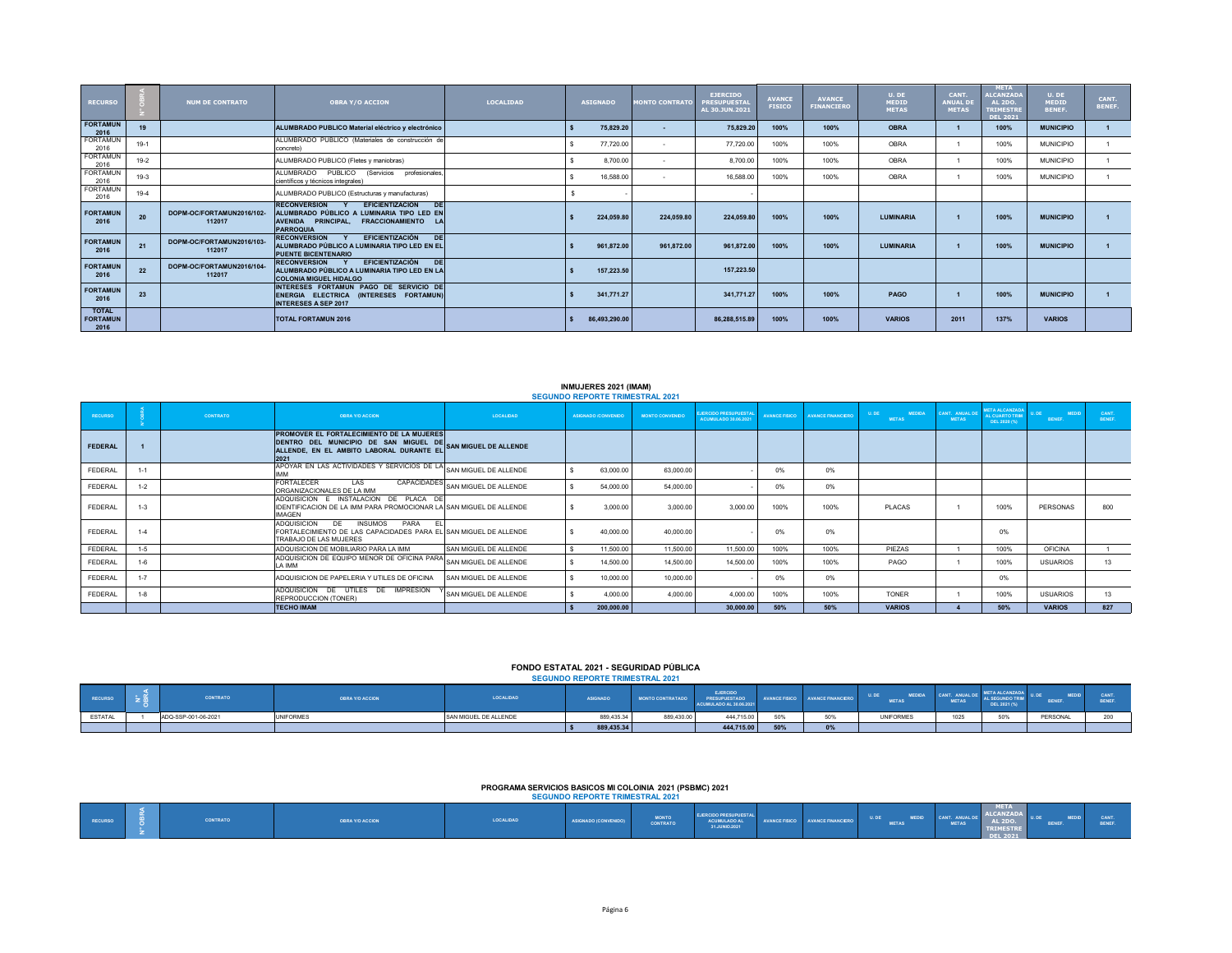| <b>RECURSO</b> | <b>NUM DE CONTRATO</b>                                | <b>OBRA Y/O ACCION</b>                                                                                                                                                                                                                                                           | <b>LOCALIDAD</b> | <b>ASIGNADO</b>   | <b>MONTO CONTRATO</b> | <b>EJERCIDO</b><br><b>PRESUPUESTAL</b><br>AL 30.JUN.2021 | <b>AVANCE</b><br><b>FISICO</b> | <b>AVANCE</b><br><b>FINANCIERO</b> | U. DE<br>MEDID<br><b>METAS</b> | CANT.<br><b>ANUAL DI</b><br><b>METAS</b> | <b>META</b><br><b>ALCANZADA</b><br><b>AL 2DO.</b><br><b>TRIMESTRE</b><br>DEL 2021 | U. DE<br><b>MEDID</b><br>BENEF. | CANT.<br>BENEF. |
|----------------|-------------------------------------------------------|----------------------------------------------------------------------------------------------------------------------------------------------------------------------------------------------------------------------------------------------------------------------------------|------------------|-------------------|-----------------------|----------------------------------------------------------|--------------------------------|------------------------------------|--------------------------------|------------------------------------------|-----------------------------------------------------------------------------------|---------------------------------|-----------------|
| <b>ESTATAL</b> | DIOP-<br>OC/SEDESHU/GTO/PSBMC/FAISM2<br>21/029-052021 | AMPLIACION DE ELECTRIFICACION EN EL MUNICIPIO.<br>DE SAN MIGUEL DE ALLENDE, GTO. EN LA SAN MARTIN DE LA PETACA<br>LOCALIDAD SAN MARTIN DE LA PETACA. CALLE 3 DE<br>MAYO                                                                                                          |                  | 306.933.26        | 303.415.55            |                                                          | 0%                             | 0%                                 | <b>ELECTRIFICACIÓN</b>         |                                          | 0%                                                                                | N/R                             | N/R             |
| <b>ESTATAL</b> | DIOP-<br>21/030-052021                                | AMPLIACION DE ELECTRIFICACION EN EL<br>MUNICIPIO. DE SAN MIGUEL DE ALLENDE. GTO. EN LA<br>OC/SEDESHU/GTO/PSBMC/FAISM20 LOCALIDAD RANCHO NUEVO DE GALVANES, CALLES RANCHO NUEVO DE GALVANES<br>20 DE ENERO, ROQUE RUBIO, SIPRIANO LOPEZ Y<br>DEL POZO.                            |                  | 721.126.06        | 713.517.33            |                                                          | 0%                             | 0%                                 | FLECTRIFICACIÓN                | $\Omega$                                 | 0%                                                                                |                                 |                 |
| <b>ESTATAL</b> | DIOP-<br>OC/SEDESHU/GTO/PSBMC/FAISM<br>21/031-052021  | AMPLIACION DE ELECTRIFICACION RURAL EN EL<br>MUNICIPIO, DE SAN MIGUEL DE ALLENDE, GTO, EN LA<br>LOCALIDAD POZO DE BALDERAS, EN LAS CALLES POZO D EBALDERAS<br>VICENTE GUERRERO, EMILIANO ZAPATA, PRINCIPAL.<br>CAMINO REAL, ALDAMA, ALDAMA 1RA, SECCION Y<br>ALDAMA 2DA, SECCION |                  | 1.669.810.40      | 1.654.120.30          |                                                          | 0%                             | 0%                                 | <b>ELECTRIFICACIÓN</b>         | $\Omega$                                 | 0%                                                                                |                                 |                 |
| <b>ESTATAL</b> | DIOP-<br>OC/SEDESHU/GTO/PSBMC/FAISM<br>21/032-052021  | AMPLIACION DE ELECTRIFICACION EN EL<br>MUNICIPIO. DE SAN MIGUEL DE ALLENDE. GTO. EN LA<br>LOCALIDAD CALDERON, EN LAS CALLES ALLENDE,<br>PRIVADA ALLENDE SECCION 1. PRIVADA ALLENDE<br>SECCION 2. CALLE HIDALGO. CALLE LAS PRESITAS<br>1 CALLETAS PRESITAS 2 Y CAMINO AL POZO     | CALDERON         | 1.302.130.28      | 1.288.934.66          |                                                          | 0%                             | 0%                                 | <b>ELECTRIFICACIÓN</b>         | $\Omega$                                 | 0%                                                                                |                                 |                 |
| <b>ESTATAL</b> |                                                       | CONSTRUCCION DE SISTEMA DE AGUA POTABLE EN<br>EL MUNICIPIO DE SAN MIGUEL DE ALLENDE, GTO. LAS CAÑAS, LA PALMILLA, LOS  <br>LOCALIDADES LAS CAÑAS, LA PALMILLA, LOS JUAREZ, LOS GUIAS<br>JUAREZ Y LOS GUIAS 2DA. ETAPA                                                            |                  | 5.000.000.00      |                       |                                                          | 0%                             | 0%                                 | <b>ELECTRIFICACIÓN</b>         | $\Omega$                                 | 0%                                                                                |                                 |                 |
|                |                                                       |                                                                                                                                                                                                                                                                                  |                  | $9.000.000.00$ \$ | $3.959.987.84$ \$     |                                                          | $0\%$                          |                                    | <b>ELECTRIFICACIÓN</b>         |                                          |                                                                                   |                                 |                 |

#### **PROGRAMA SERVICIOS BASICOS MI COLOINIA 2020 (PSBMC) 2020 BRID REPORTE TRIMESTRAL 2024**

| <b>RECURSO</b>         | <b>CONTRATO</b>                              | <b>OBRA Y/O ACCION</b>                                                                                                                                                                                                                                                                                                                                                                                                                       | <b>LOCALIDAD</b>   | <b>ASIGNADO (CONVENIDO)</b> | <b>MONTO</b><br><b>CONTRATO</b> | <b>JERCIDO PRESUPUESTA</b><br>ACUMULADO AL<br>31.JUNIO.2021 | <b>AVANCE FISICO</b> | <b>AVANCE FINANCIERO</b> | <b>MEDID</b><br>U.DE<br><b>METAS</b> | CANT. ANUAL DE<br><b>METAS</b> | <b>META</b><br><b>LCANZAD</b><br><b>AL 2DO</b> | <b>MEDID</b><br><b>II DF</b><br><b>BENEF.</b> | CANT.<br><b>RENEE</b> |
|------------------------|----------------------------------------------|----------------------------------------------------------------------------------------------------------------------------------------------------------------------------------------------------------------------------------------------------------------------------------------------------------------------------------------------------------------------------------------------------------------------------------------------|--------------------|-----------------------------|---------------------------------|-------------------------------------------------------------|----------------------|--------------------------|--------------------------------------|--------------------------------|------------------------------------------------|-----------------------------------------------|-----------------------|
|                        |                                              |                                                                                                                                                                                                                                                                                                                                                                                                                                              |                    |                             |                                 |                                                             |                      |                          |                                      |                                | <b>TRIMESTRE</b><br>DEL 2021                   |                                               |                       |
| <b>ESTATAL</b><br>2020 | DIOP-<br>020/046-072020                      | AMPLIACION DE LINEA ELECTRICA Y RED DE<br>DISTRIBUCION EN LA PRIVADA CABALLOS. JOSE<br>ALFREDO JIMENEZ, CALLE DEL POZO, CALLE JAVIER<br>SOLIS, PRIVIVADA JAVIER SOLIS, CALLE SAN<br>OC/SEDESHU/GTO/PSBMC/FAISM2 FRANCISCO, CALLE DAVIID SAIZAR, CALLE AGUSTIN LAS CAÑAS<br>LARA, PRIV. AGUSTIN LARA, , CALLE PEDRO<br>ARMENDARIZ, CALLE SOR JUANA INES DE LA CRUZ,<br>LUIS PEREZ MEZA. PRIVADA LUIS PEREZ MEZA. EN<br>LA LOCALIDAD LAS CAÑAS |                    | 1.362.955.66                | 1.353.367.84                    | 1.352.241.82                                                | 99%                  | 99%                      | POSTES                               | 40                             | 100%                                           | PERSONAS                                      | 210                   |
| <b>ESTATAL</b><br>2020 | DIOP-<br>020/047-072020                      | AMPLIACION DE LINEA ELECTRICA Y RED DE<br>DISTRIBUCION EN LAS CALLES PRINCIPAL, CALLE<br>OC/SEDESHU/GTO/PSBMC/FAISM2 POTRERO Y CALLE PINO EN LA LOCALIDAD DE LOS<br><b>TORILES</b>                                                                                                                                                                                                                                                           | <b>LOS TORILES</b> | 339,660.52                  | 335,786.71                      | 335,786.71                                                  | 99%                  | 99%                      | POSTES                               | 6                              | 100%                                           | PERSONAS                                      | 35                    |
| <b>ESTATAL</b><br>2020 | DIOP-<br>020/048-072020                      | AMPLIACION DE ELECTRIFICACION EN CALLE SAN<br>OC/SEDESHU/GTO/PSBMC/FAISM2 ISIDRO Y 3 DE MAYO EN LA LOCALIDAD LOMA DE LOMA DE COCINAS (SAN ANDRES)<br>COCINAS (SAN ANDRES)                                                                                                                                                                                                                                                                    |                    | 439.922.88                  | 433.881.80                      | 432 978 28                                                  | 98%                  | 98%                      | POSTES                               | 18                             | 100%                                           | PERSONAS                                      | 90                    |
| <b>ESTATAL</b><br>2020 | DIOP-<br>020/051-072020                      | AMPLIACION DE RED DE DISTRIBUCION DE ENERGIA<br>OC/SEDESHU/GTO/PSBMC/FAISM2 ELECTRICA EN AVENIDA PRINCIPAL Y CALLE SANTA SAN LUCAS<br>CECILIA EN LA COMUNIDAD SAN LUCAS                                                                                                                                                                                                                                                                      |                    | 316.573.12                  | 313.334.06                      | 293.656.79                                                  | 93%                  | 93%                      | POSTES                               |                                | 100%                                           | PERSONAS                                      |                       |
| <b>ESTATAL</b><br>2020 |                                              | AMPLIACION DE ELECTRIFICACION EN CALLE<br>PRINCIPAL (TRAMO INICIO DE TUNEL) Y CALLE EL BATAN<br>DIOP-OC/SEDESHU/GTO/PSBMC/FA PRINCIPAL EN LA LOCALIDAD EL BATAN                                                                                                                                                                                                                                                                              |                    | 834.018.80                  | 806.162.76                      | 793.467.70                                                  | 95%                  | 95%                      | POSTES                               |                                | 100%                                           | <b>FAMILIAS</b>                               |                       |
| <b>ESTATAL</b><br>2020 | DIOP-<br>OC/SEDESHU/GTO/PSBMC/056-<br>082020 | AMPLIACION DE RED DE DISTRIBUCION DE ENERGIA<br>ELECTRICA EN CALLES, SOR JUANA, INES DE LA LOGUNA ESCONDIDA<br>CRUZ. SAN FRANCISCO. Y CALLEJON SIN NOMBRE<br>EN LA COMUNIDAD LAGUNA ESCONDIDA                                                                                                                                                                                                                                                |                    | 709.387.70                  | 702.033.94                      | 675,608.04                                                  | 95%                  | 95%                      | POSTES                               | $\alpha$                       | 100%                                           | PERSONAS                                      | 235                   |
|                        | DIOP-<br>20/055-082020                       | AMPLIACION DE RED DE DISTRIBUCION DE<br>OC/SEDESHU/GTO/PSBMC/FAISM20 ELECTRICA EN LAS CALLES HIDALGO Y PARAISO EN FLORES DE BEGOÑA<br>LA COMUNIDAD FLORES DE BEGOÑA                                                                                                                                                                                                                                                                          |                    |                             |                                 | 0.00                                                        | 100%                 | 100%                     | POSTES                               | 10                             | 100%                                           | PERSONAS                                      | 185                   |
|                        |                                              | <b>TOTAL PSBMC 2020</b>                                                                                                                                                                                                                                                                                                                                                                                                                      |                    | $4.002.518.68$ \$           | 3.944.567.11                    | 3.883.739.34                                                | 97%                  | 97%                      | <b>POSTES</b>                        | 74                             | 100%                                           | <b>PERSONAS</b>                               | 235                   |

## **PROGRAMA CAMINOS RURALES MEJORAMIENTO Y REHABILITACIÓN (CONECTANDO MI CAMINO RURAL)**

| <b>RECURSO</b>         | <b>NUM DE CONTRATO</b>                | <b>OBRA Y/O ACCION</b>                                                                                                                                                                                                 | <b>LOCALIDAD</b> | <b>ASIGNADO</b> | <b>MONTO CONTRATO</b> | <b>EJERCIDO</b><br><b>PRESUPUESTAL</b><br><b>ACUMULADO</b><br>30.06.2021 | <b>AVANCE</b><br><b>FISICO</b> | <b>AVANCE</b><br><b>FINANCIERO</b> | U. DE<br>MEDID<br>METAS | <b>CANT</b><br><b>ANUAL DE</b><br><b>METAS</b> | <b>META</b><br><b>ALCANZADA</b><br><b>AL 2DO.</b><br><b>TRIMESTRE</b><br><b>DEL 2021</b> | U. DE<br>MEDID<br><b>BENEF.</b> | <b>CANT</b><br><b>BENEF</b> |
|------------------------|---------------------------------------|------------------------------------------------------------------------------------------------------------------------------------------------------------------------------------------------------------------------|------------------|-----------------|-----------------------|--------------------------------------------------------------------------|--------------------------------|------------------------------------|-------------------------|------------------------------------------------|------------------------------------------------------------------------------------------|---------------------------------|-----------------------------|
| <b>ESTATAL</b><br>2021 | DIOP-OC/SAERNASR/FAISM/022-<br>052021 | MODERNIZACION Y AMPLIACION DE CAMINO<br>ENTRONQUE CARRETERO SAN MIGUEL DE ALLENDE<br>A DOLORES HIDALGO KM. 15 A LA LOCALIDAD LA PALMA<br>RANCHO VIEJO (BARRIO LA PALMA) SUBTRAMO A<br>MODERNIZAR DEL KM 0+000 AL 0+475 |                  | 2.485.956.79 \$ | 2,479,830.90          | 743.949.27                                                               | 30%                            | 30%                                | CAMINO                  |                                                | 30%                                                                                      | POBLADO                         |                             |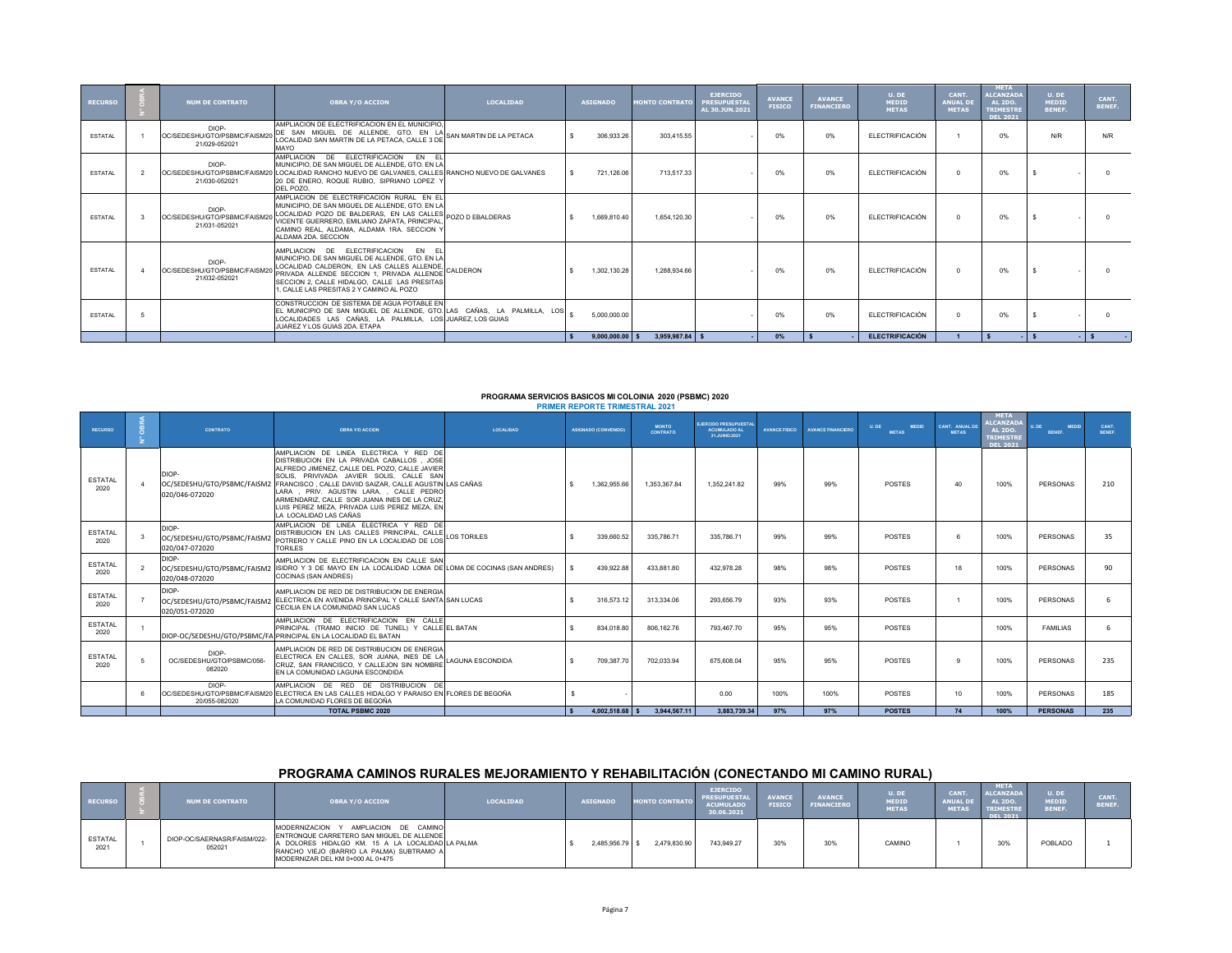| <b>RECURSO</b>         | <b>NUM DE CONTRATO</b>                | <b>OBRA Y/O ACCION</b>                                                                                                                                                                                                            | <b>LOCALIDAD</b> | <b>ASIGNADO</b>  | <b>MONTO CONTRATO</b> | <b>EJERCIDO</b><br><b>PRESUPUESTAL</b><br>AL 30.JUN.2021 | <b>AVANCE</b><br><b>FISICO</b> | <b>AVANCE</b><br><b>FINANCIERO</b> | U. DE<br><b>MEDID</b><br><b>METAS</b> | CANT.<br><b>ANUAL DE</b><br><b>METAS</b> | <b>META</b><br><b>ALCANZADA</b><br><b>AL 2DO.</b><br><b>TRIMESTRE</b><br>DEL 2021 | U. DE<br><b>MEDID</b><br>BENEF. | <b>CANT</b><br>BENEF. |
|------------------------|---------------------------------------|-----------------------------------------------------------------------------------------------------------------------------------------------------------------------------------------------------------------------------------|------------------|------------------|-----------------------|----------------------------------------------------------|--------------------------------|------------------------------------|---------------------------------------|------------------------------------------|-----------------------------------------------------------------------------------|---------------------------------|-----------------------|
| <b>ESTATAL</b><br>2022 | DIOP-OC/SAERNASR/FAISM/023-<br>052021 | MODERNIZACION DE CAMINO A PALO COLORADO. EN<br>EL MUNICIPIO DE SAN MIGUEL DE ALLENDE, GTO<br>SUBTRAMO A MODERNIZAR (DEL CAD. 0+000 AL CAD.<br>$2+047.38$                                                                          | ALO COLORADO     | 6,293,148.55 \$  | 6.289.737.32          | 1.886.921.20                                             | 15%                            | 30%                                | CAMINO                                |                                          | 30%                                                                               | PERSONAS                        | 1331                  |
| <b>ESTATAL</b><br>2023 |                                       | MODERNIZACION Y AMPLIACION DE CAMINO<br>MONTECILLO DE NIETO "LA CRUZ DEL PALMAR"<br>TRAMO DEL KM 0+000 AL 10+580=11+385.77 MONTECILLO NIETO<br>MODERNIZAR: DEL<br>SUBTRAMO A<br><b>KM</b><br>1+405.26=2+20000 AL KM2+980=3+774.74 |                  | 8.381.792.46     |                       | 0.00                                                     | 0%                             | 0%                                 | CAMINO                                |                                          |                                                                                   |                                 |                       |
|                        |                                       | <b>TOTAL CAMINOS RURALES 2021</b>                                                                                                                                                                                                 |                  | 17,160,897.80 \$ | 8,769,568.22          | 2,630,870.47                                             | 15%                            | 10%                                | <b>CAMINO</b>                         |                                          | 100%                                                                              | <b>VARIOS</b>                   | 1331                  |

# **PROGRAMA VIVO LOS ESPACIOS EN MI COLONIA PRIMER REPORTE TRIMESTRAL 2021**

| RECURSO                                             | $\approx$ $\frac{\alpha}{2}$ | CONTRATO                                     | <b>OBRA Y/O ACCION</b>                                                                                                                                                       | <b>LOCALIDAD</b>             | ASIGNADO         | <b>MONTO CONTRATADO</b> | <b>EJERCIDO</b><br><b>PRESUPUESTAL</b><br><b>ACUMULADO</b><br>30.06.2021 | <b>AVANCE FISICO</b> | AVANCE ENANCIERO | U. DE<br><b>MEDID</b><br><b>METAS</b> | CANT. ANUAL DE<br><b>METAS</b> | <b>META ALCANZADA</b><br>AL 4TO TRIMESTRE<br>del 2020 | <b>MEDID</b><br>U. DE<br>BENEF. | <b>CANT</b><br><b>RENEE</b> |
|-----------------------------------------------------|------------------------------|----------------------------------------------|------------------------------------------------------------------------------------------------------------------------------------------------------------------------------|------------------------------|------------------|-------------------------|--------------------------------------------------------------------------|----------------------|------------------|---------------------------------------|--------------------------------|-------------------------------------------------------|---------------------------------|-----------------------------|
| <b>ESTATAL</b><br><b>PVEMC 2020</b>                 |                              | DIOP-<br>OC/SEDESHU/GTO/PVEMC/044-<br>072020 | CONSTRUCCION DEL PARQUE DEL OBRAJE 4TA SAN MIGUEL DE ALLENDE<br>ETAPA (ACCESO)                                                                                               |                              | 3,000,000.00     | 2.942.929.69            | 2.648.636.72                                                             | 70%                  | 90%              | <b>OBRA</b>                           |                                | 100%                                                  | PERSONAS                        | 5000                        |
| <b>ESTATAL</b><br><b>PVEMC 2020</b>                 |                              | DIOP-<br>OC/SEDESHU/GTO/PVEMC/062-<br>082020 | CONSTRUCCION DE PLAZA PUBLICA EN NUEVO SAN MIGUEL DE ALLENDE<br>PANTOJA                                                                                                      |                              | 2,660,455.32     | 2.654.908.23            | 2.654.908.23                                                             | 100%                 | 100%             | PLAZA                                 |                                | 100%                                                  | PERSONAS                        | 5000                        |
| <b>RECURSO</b><br>(PVEMC)<br><b>ESTATAL</b><br>2021 |                              |                                              | REHABILITACIÓN DE PLAZAS EN EL MUNICIPIO DE<br>SAN MIGUEL DE ALLENDE. GTO. LOCALIDAD LA CRUZ LA CRUZ DEL PALMAR<br>DEL PALMAR.                                               |                              | 1,000,000.00     | 0.00                    | 0.00                                                                     | 0%                   | 0%               |                                       |                                | 0%                                                    |                                 |                             |
| <b>RECURSO</b><br>(PVEMC)<br><b>ESTATAL</b><br>2021 |                              |                                              | REHABILITACIÓN DE PLAZAS EN EL MUNICIPIO DE<br>SAN MIGUEL DE ALLENDE. GTO. LOCALIDAD LAS LAS CAÑAS<br>CAÑAS.                                                                 |                              | 1,000,000.00     | 0.00                    | 0.00                                                                     | 0%                   | 0%               |                                       |                                | 0%                                                    |                                 |                             |
| RECURSO<br>(PVEMC)<br><b>ESTATAL</b><br>2021        |                              |                                              | REHABILITACIÓN DE PLAZAS EN EL MUNICIPIO DE<br>SAN MIGUEL DE ALLENDE, GTO. LOCALIDAD SAN SAN MIGUEL DE ALLENDE<br>MIGUEL DE ALLENDE. INFONAVIT MALANQUIN<br>ANDADOR ALMENAS. |                              | 3,000,000.00     | 0.00                    | 0.00                                                                     | 0%                   | 0%               |                                       |                                | 0%                                                    |                                 |                             |
|                                                     |                              |                                              | <b>TOTAL PVEMC</b>                                                                                                                                                           | <b>SAN MIGUEL DE ALLENDE</b> | 10.660.455.32 \$ | $5.597.837.92$ \$       | 5.303.544.95                                                             | 85%                  | 95%              | <b>ESPACIOS</b>                       | $\overline{2}$                 | 0%                                                    | <b>PERSONAS</b>                 | 10000                       |

#### **PROGRAMA CENTRO IMPULSO SOCIAL (A CADA LUGAR SU BIENESTAR) 2020 SEGUNDO REPORTE TRIMESTRAL 2021**

|               |                                           |                                                                                                    |                  | <b>SLOUNDO INCRUITE INIMESTIVAL 494T</b> |                         |                                                                   |      |                                           |                                       |              |                                                         |                 |             |
|---------------|-------------------------------------------|----------------------------------------------------------------------------------------------------|------------------|------------------------------------------|-------------------------|-------------------------------------------------------------------|------|-------------------------------------------|---------------------------------------|--------------|---------------------------------------------------------|-----------------|-------------|
| RECURSO       | CONTRATO                                  | <b>OBRA Y/O ACCION</b>                                                                             | <b>LOCALIDAD</b> | <b>ASIGNADO</b>                          | <b>MONTO CONTRATADO</b> | <b>EJERCIDO</b><br><b>PRESUPUESTADO</b><br>ACUMULADO A JUNIO 2021 |      | <b>VANCE FISICO (%)</b> AVANCE FINANCIERO | <b>MEDIDA</b><br>U.DE<br><b>METAS</b> | <b>METAS</b> | <b>META ALCANZADA</b><br><b>TO TRIM DEL</b><br>2020 (%) | BENEF.          | <b>ENEF</b> |
| <b>ESTADO</b> | DIOP-OC/SEDESHU/GTO/PCISCLB/085-<br>12020 | OBRA COMPLEMENTARIA EN CENTRO IMPULSO SOCIAL LOS RODRIGUEZ<br>CUEVITAS, SAN MIGUEL DE ALLENDE, GTO |                  | 2.800.000.00                             | 2,800,000.00            | 2,800,000.00                                                      | 100% | 100%                                      | ELECTRIFICACIONES                     |              | 100%                                                    | <b>FAMILIAS</b> |             |
|               |                                           | <b>TOTAL PCIS 2020</b>                                                                             |                  | $2,800,000.00$ \$                        | 2,800,000.00            | 2,800,000.00                                                      |      | 100%                                      | <b>ELECTRIFICACIONES</b>              |              | 100%                                                    | <b>FAMILIAS</b> |             |

## **PROGRAMA SERVICIOS BASICO GTO (PSBGTO) SEGUNDO REPORTE TRIMESTRAL 2021**

| <b>RECURSO</b> | <b>CONTRATO</b>     | <b>OBRA Y/O ACCION</b>                                                                                                                                                                                                                                       | LOCALIDAD | <b>ASIGNADO</b>   | <b>MONTO CONTRATADO</b> | <b>EJERCIDO</b><br><b>PRESUPUESTADO</b><br><b>ACUMULADO A DICIEMBE</b><br>2020 |     | AVANCE FISICO (%) AVANCE FINANCIERO | U.DE<br><b>MEDIDA</b><br><b>METAS</b> | CANT. ANUAL DE<br><b>METAS</b> | <b>META ALCANZADA</b><br>AL 4TO TRIM DEL<br>2020 (%) | <b>MEDID</b><br>U. DE<br>BENEF. | <b>CANT</b><br><b>RENEE</b> |
|----------------|---------------------|--------------------------------------------------------------------------------------------------------------------------------------------------------------------------------------------------------------------------------------------------------------|-----------|-------------------|-------------------------|--------------------------------------------------------------------------------|-----|-------------------------------------|---------------------------------------|--------------------------------|------------------------------------------------------|---------------------------------|-----------------------------|
| <b>ESTADO</b>  |                     | AMPLIACION DE RED DE DISTRIBUCION ELECTRICA EN LAS<br>CALLES 5 DE MAYO. EMILIANO ZAPATA. VENUSTIANO<br>CARRANZA, MADERO, GUADALUPE VICTORIA, ORQUIDEA LOS RODRIGUEZ<br>PRIVADA DE ZARAGOZA Y SOLIDARIDAD EN LA LOCALIDAD<br>DE LOS RODRIGUEZ (PRIMER ETAPA). |           | 1.341.277.18      | 1.308.728.08            | 747.545.33                                                                     | 57% | 57%                                 | <b>ELECTRIFICACIONES</b>              |                                | 57%                                                  | <b>FAMILIAS</b>                 | 40                          |
| <b>ESTADO</b>  |                     | AMPLIACION DE RED DE DISTRIBUCION DE ENERGIA<br>ELECTRICA EN CALLES HERCULANO, ALAMO, AZUCENA, LUIS SAN MIGUEL DE ALLENDE<br>FERRO. CLAVEL. AGUASCALIENTES EN LA COLONIA NUEVO<br>PANTOJA.                                                                   |           | 770.643.05        | 756.821.24              | 426.012.96                                                                     | 56% | 56%                                 | <b>ELECTRIFICACIONES</b>              |                                | 56%                                                  | <b>FAMILIAS</b>                 | 25                          |
| <b>ESTADO</b>  | DIOP-<br>50/07/2020 | AMPLIACION DE RED DE DISTRIBUCION DE ENERGIA<br>OC/SEDESHU/GTO/PSBGTO/FAISM2020/0 ELECTRICA EN CALLEJON DE LOS JUAREZ Y CERRADA DE SAN MIGUEL DE ALLENDE<br>LIBERTAD EN LA COLONIA NUEVO PANTOJA (PRIMER ETAPA)                                              |           | 179.255.25        | 177,489.29              | 153,484.75                                                                     | 86% | 86%                                 | ELECTRIFICACIONES                     |                                | 86%                                                  | FAMILIAS                        |                             |
|                |                     | <b>TOTAL PSBGTO</b>                                                                                                                                                                                                                                          |           | $2.291.175.48$ \$ | $2,243,038,61$ \$       | 1.327.043.04                                                                   | 86% | 67%                                 | <b>ELECTRIFICACIONES</b>              |                                | 86%                                                  | <b>FAMILIAS</b>                 |                             |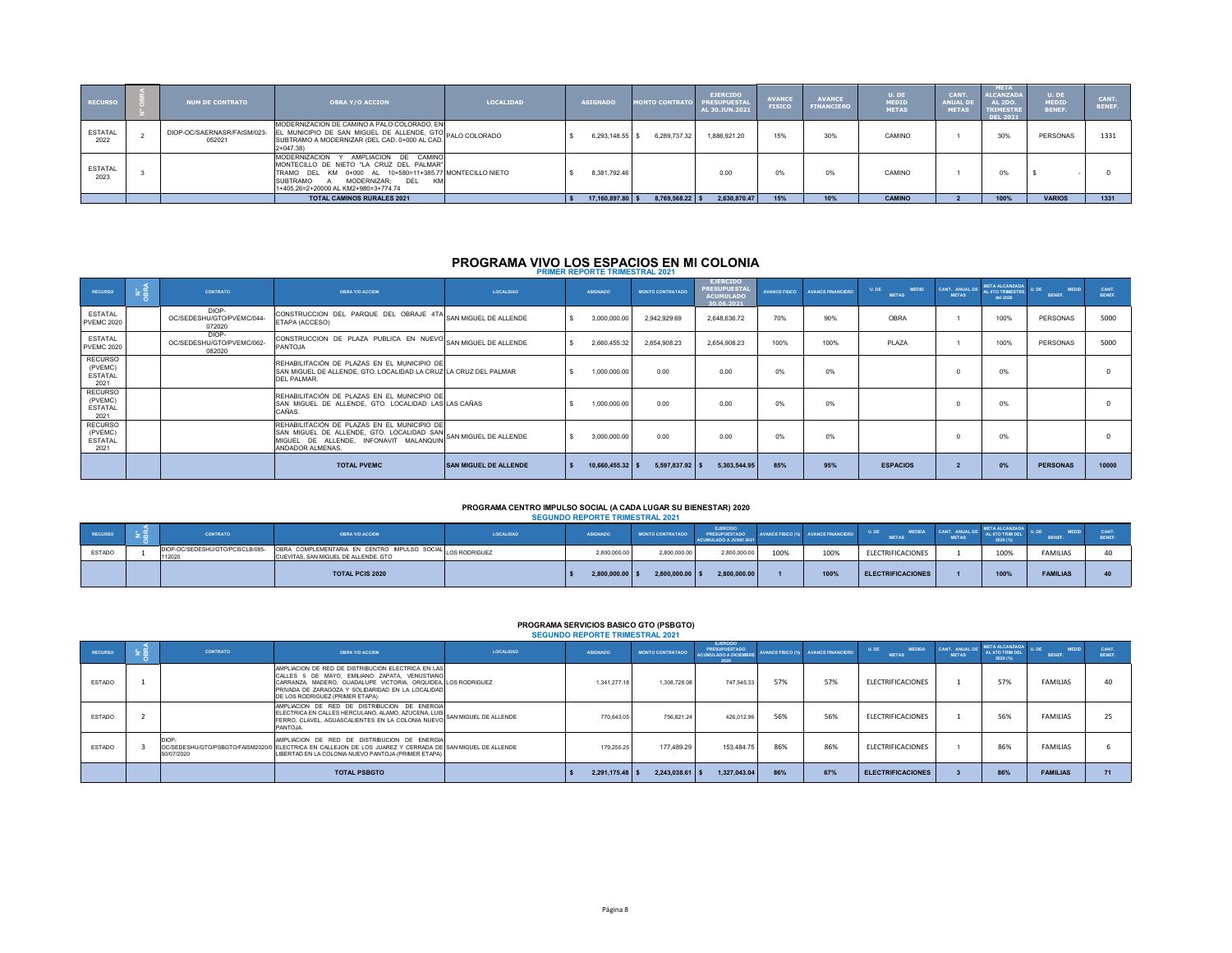| <b>RECURSO</b> | <b>NUM DE CONTRATO</b> | <b>OBRA Y/O ACCION</b>                                                                                                                | <b>LOCALIDAD</b> | <b>ASIGNADO</b>                                                              | <b>MONTO CONTRATO</b>           | <b>EJERCIDO</b><br><b>PRESUPUESTAL</b><br>AL 30.JUN.2021      | <b>AVANCE</b><br><b>FISICO</b> | <b>AVANCE</b><br><b>FINANCIERO</b> | U. DE<br><b>MEDID</b><br><b>METAS</b> | CANT.<br><b>ANUAL DE</b><br><b>METAS</b> | <b>META</b><br><b>ILCANZADA</b><br><b>AL 2DO.</b><br><b>TRIMESTRE</b><br><b>DEL 2021</b> | U. DE<br><b>MEDID</b><br>BENEF. | <b>CANT.</b><br>BENEF. |
|----------------|------------------------|---------------------------------------------------------------------------------------------------------------------------------------|------------------|------------------------------------------------------------------------------|---------------------------------|---------------------------------------------------------------|--------------------------------|------------------------------------|---------------------------------------|------------------------------------------|------------------------------------------------------------------------------------------|---------------------------------|------------------------|
|                |                        |                                                                                                                                       |                  | <b>INSTITUTO DE LA CULTURA 2020</b><br><b>PRIMER REPORTE TRIMESTRAL 2021</b> |                                 |                                                               |                                |                                    |                                       |                                          |                                                                                          |                                 |                        |
|                |                        |                                                                                                                                       |                  |                                                                              |                                 |                                                               |                                |                                    |                                       |                                          |                                                                                          |                                 |                        |
|                |                        |                                                                                                                                       |                  |                                                                              |                                 |                                                               |                                |                                    |                                       |                                          |                                                                                          |                                 |                        |
| <b>FUENTE</b>  | CONTRATO               | <b>OBRA Y/O ACCION</b>                                                                                                                | LOCALIDAD        | ASIGNADO (CONVENIDO)                                                         | <b>TOTAL</b><br><b>CONTRATO</b> | <b>EJERCIDO PRESUPUESTAL</b><br>ACUMULADO AL<br>30.JUNIO.2021 |                                | AVANCE FISICO AVANCE FINANCIERO    | MEDID<br>U. DE<br><b>METAS</b>        | CANT. ANUAL DE<br><b>METAS</b>           | <b>META ALCANZADA</b><br>L 1ER. TRIMESTRE<br>2021                                        | U. DE<br><b>MEDID</b><br>BENEF. | CANT<br><b>BENEF.</b>  |
| <b>ESTATAL</b> |                        | RECEPCIÓN DE LA INSTALACIÓN DE 2 PALAPAS DE ESPERA<br>EN LA ZONA ARQUEOLÓGA "CAÑADA DE LA VIRGEN" SAN MIGUEL DE ALLENDE<br>"PROYECTO" |                  | 180,000.00                                                                   | 180,000,00                      | 89.116.94                                                     | 100%                           | 50%                                | PALAPAS                               | ∠                                        | 100%                                                                                     | PERSONAS                        | 182                    |

### **PRIMER REPORTE TRIMESTRAL 2021 PROGRAMA EMBELLECIENDO MI COLONIA 2020**

| <b>FUENTE</b> | ≽ 后       | <b>CONTRATO</b>                                                  | <b>OBRA Y/O ACCION</b>                                                                                                                                                                         | LOCALIDAD                    | <b>ASIGNADO (CONVENIDO)</b> | <b>TOTAL</b><br><b>CONTRATO</b> | <b>JERCIDO PRESUPUESTA</b><br><b>ACUMULADO AL</b><br>30.JUN.2021 | <b>AVANCE FISICO</b> | <b>AVANCE</b> | U, DE<br><b>MEDID</b><br><b>METAS</b> | CANT ANIIALL<br><b>MFTAS</b> | <b>META ALCANZAD</b><br><b>L 2DO TRIMESTR</b><br>2021 | <b>MEDID</b><br><b>BENEF.</b> | CANT.<br>BENEF. |
|---------------|-----------|------------------------------------------------------------------|------------------------------------------------------------------------------------------------------------------------------------------------------------------------------------------------|------------------------------|-----------------------------|---------------------------------|------------------------------------------------------------------|----------------------|---------------|---------------------------------------|------------------------------|-------------------------------------------------------|-------------------------------|-----------------|
| ESTADO 2020   | $12 - 1$  | OC/SEDESHU/GTO/PEMC/FAISM2020/031-<br>062020                     | PAVIMENTO DE PIEDRA AHOGADA EN MORTERO DE CALLE<br>PRINCIPAL EN SANTA TERESITA DE DON DIEGO                                                                                                    | SANTA TERESITA DE DON DIEGO. | 4,638,684.1                 | 4,638,684.11                    | 4,638,684.11                                                     | 100%                 | 100%          | CALLE                                 | -1                           | 100%                                                  | PERSONAS                      | 244             |
| ESTADO 2020   | $12 - 2$  | DIOP-<br>OC/SEDESHU/GTO/PEMC/FAISM2020/022-<br>062020            | PAVIMENTO DE CONCRETO EN LA CALLE GATILLAL COLONIA<br>PALMITA DE LANDETA.                                                                                                                      | SAN MIGUEL DE ALLENDE        | 951,405.54                  | 948.424.62                      | 948.424.62                                                       | 100%                 | 100%          | CALLE                                 | $\overline{1}$               | 100%                                                  | POBLADO                       | $\mathbf{1}$    |
| ESTADO 2020   | $12 - 3$  |                                                                  | CONSTRUCCIÓN DE PAVIMENTO<br>DE<br>CONCRETO<br>HIDRAULICO EN LA CALLE FRAY JOSÉ SÁNCHEZ PRIMO SAN MIGUEL DE ALLENDE<br>FRACC. INSURGENTES.                                                     |                              |                             |                                 |                                                                  |                      |               |                                       |                              |                                                       |                               |                 |
| ESTADO 2020   | $12-4$    | DIOP-<br>OC/SEDESHU/GTO/PEMC/FAISM2020/026-<br>062020            | PAVIMENTO DE ADOQUÍN TIPO SAN LUIS DE LA CALLE JOSE<br>MERCADILLO EN LA COLONIA SAN RAFAEL                                                                                                     | SAN MIGUEL DE ALLENDE        | 2,314,591.86                | 2,310,960.05                    | 2,310,960.05                                                     | 100%                 | 100%          | CALLE                                 | $\overline{1}$               | 100%                                                  | PERSONAS                      | 200             |
| ESTADO 2020   | $12-5$    | DIOP-<br>OC/SEDESHU/GTO/PEMC/FAISM2020/027-<br>062020            | REHABILITACIÓN EN ADOQUÍN TIPO SAN LUIS DE LA CALLE<br>JOSEFA ORTÍZ DE DOMINGUEZ EN LA COLONIA SAN RAFAEL                                                                                      | SAN MIGUEL DE ALLENDE        | 3,564,509.60                | 3,535,330.47                    | 3,535,330.47                                                     | 42%                  | 100%          | CALLE                                 | $\overline{1}$               | 100%                                                  | PERSONAS                      | 211             |
| ESTADO 2020   | $12-6$    | DIOP-<br>OC/SEDESHU/GTO/PEMC/FAISM2020/036-<br>062020            | CONSTRUCCION DE CONCRETO ESTAMPADO DE CALLE<br>GLADIOLA EN LA COLONIA LINDA VISTA.                                                                                                             | SAN MIGUEL DE ALLENDE        | 1,464,933.50                | 1,464,933.50                    | 1,464,933.50                                                     | 100%                 | 100%          | CALLE                                 | $\overline{1}$               | 100%                                                  | PERSONAS                      | 45              |
| ESTADO 2020   | $12 - 7$  | DIOP-<br>OC/SEDESHU/GTO/PEMC/FAISM2020/030-<br>062020            | REHABILITACIÓN EN ADOQUÍN TIPO SAN LUIS DE LA CALLE<br>RAFAEL ACOSTA EN LA COLONIA SAN RAFAEL                                                                                                  | SAN MIGUEL DE ALLENDE        | 1,263,054.59                | 1,261,954.04                    | 1,261,954.04                                                     | 100%                 | 100%          | CALLE                                 | $\overline{1}$               | 100%                                                  | PERSONAS                      | 125             |
| ESTADO 2020   | $12 - 8$  | DIOP-<br>OC/SEDESHU/GTO/PEMC/FAISM2020/023<br>062020             | PAVIMENTO DE ADOQUÍN TIPO SAN LUIS DEL ANDADOR<br><b>LLMENAS EN EL INFONAVIT MALANQUIN</b>                                                                                                     | SAN MIGUEL DE ALLENDE        | 5.145.982.66                | 5.099.819.02                    | 5.099.819.02                                                     | 100%                 | 100%          | CALLE                                 | $\overline{1}$               | 100%                                                  | PERSONAS                      | 252             |
| ESTADO 2020   | $12-9$    | DIOP-<br>OC/SEDESHU/GTO/PEMC/FAISM2020/03<br>062020              | PAVIMENTACION EN CONCRETO HIDRAULICO EN LA AVENIDA<br>SANTA ROSA, COLONIA PROVIDENCIA                                                                                                          | SAN MIGUEL DE ALLENDE        | 3,272,381.62                | 3,272,381.62                    | 3.272.381.62                                                     | 100%                 | 100%          | CALLE                                 | $\overline{1}$               | 100%                                                  | PERSONAS                      | 78              |
| ESTADO 2020   | 12-10     | DIOP-<br>OC/SEDESHU/GTO/PEMC/FAISM2020/03<br>062020              | PAVIMENTACION EN PIEDRA BOLA EN MORTERO EN LA<br>CALLE DEL CERRITO, COLONIA SAN LUIS REY                                                                                                       | SAN MIGUEL DE ALLENDE        | 710,803.82                  | 703,508.81                      | 703,508.81                                                       | 100%                 | 100%          | CALLE                                 | -1                           | 100%                                                  | PERSONAS                      | 100             |
| ESTADO 2020   | 12-11     | <b>JIOP-</b><br>OC/SEDESHU/GTO/PEMC/FAISM2020/028<br>062020      | PAVIMENTACION EN CONCRETO HIDRAULICO EN LA CALLE<br>DEL FRAY JUAN DE SAN MIGUEL, COLONIA INDEPENDENCIA.                                                                                        | SAN MIGUEL DE ALLENDE        | 3.073.635.39                | 3,073,635.39                    | 3,073,635.39                                                     | 100%                 | 100%          | CALLE                                 | -1                           | 100%                                                  | LOCALIDAD                     | 1               |
| ESTADO 2020   | $12 - 12$ | DIOP-<br>OC/SEDESHU/GTO/PEMC/FAISM2020/033-<br>062020            | PAVIMENTO DE CONCRETO EN CALLE ZAMORA RIOS<br>COLONIA ALLENDE.                                                                                                                                 | SAN MIGUEL DE ALLENDE        | 2,436,872.33                | 2,435,754.20                    | 2,435,754.20                                                     | 100%                 | 100%          | CALLE                                 | $\overline{1}$               | 100%                                                  | PERSONAS                      | 320             |
| ESTADO 2020   | 12-13     | DIOP-<br>OC/SEDESHU/GTO/PEMC/FAISM2020/029-<br>062020            | PAVIMENTO DE PIEDRA AHOGADA EN MORTERO DE CALLE<br>OLIMPO COLONIA OLIMPO.                                                                                                                      | SAN MIGUEL DE ALLENDE        | 994,871.17                  | 993,742.60                      | 993,742.60                                                       | 100%                 | 100%          | CALLE                                 | $\overline{1}$               | 100%                                                  | LOCALIDAD                     | $\mathbf{1}$    |
| ESTADO 2020   | $12 - 14$ | DIOP-<br>OC/SEDESHU/GTO/PEMC/FAISM2020/024-<br>062020            | <b>PAVIMENTACION</b><br>CON CONCRETO<br>HIDRAHULICO<br>ESTAMPADO EN LAS CALLES VENUSTIANO CARRANZA Y<br>APATZINGAN EN LA COLONIA SAN LUIS. SAN MIGUEL DE<br>ALLENDE                            | SAN MIGUEL DE ALLENDE        | 14.000.000.00               | 13,774,333.31                   | 13.774.333.31                                                    | 100%                 | 100%          | CALLE                                 |                              | 100%                                                  | PERSONAS                      | 3261            |
| ESTADO 2020   | $12 - 15$ | DIOP-<br>062020                                                  | PAVIMENTACION DE PIEDRA BOLA AHOGADA EN MORTERO<br>OC/SEDESHU/GTO/PEMC/FAISM2020/025- EN LA CALLE DEL TESORO. EN LA COLONIA SAN ANTONIO. SAN MIGUEL DE ALLENDE<br>EN SAN MIGUEL DE ALLENDE     |                              | 5.896.702.31                | 5.896.702.31                    | 5.896.702.31                                                     | 100%                 | 100%          | CALLE                                 | $\overline{1}$               | 100%                                                  | PERSONAS                      | 238             |
| ESTADO 2020   | 12-16     | DIOP-<br>062020                                                  | PAVIMENTACION DE PIEDRA BOLA ASENTADA EN MORTERO<br>OC/SEDESHU/GTO/PEMC/FAISM2020/034- EN LA CALLE VICENTE GUERRERO DE LA LOCALIDAD CORRAL DE PIEDRAS DE ARRIBA<br>CORRAL DE PIEDRAS DE ARRIBA |                              | 4,804,883.66                | 4,804,883.66                    | 4,804,883.66                                                     | 100%                 | 100%          | CALLE                                 | $\overline{1}$               | 100%                                                  | PERSONAS                      | 102             |
| ESTADO 2020   | 12-17     | DIOP-OC/SEDESHU/GTO/PEMC/093-<br>22020                           | PAVIMENTACION DE CONCRETO ESTAMPADO EN AVENIDA<br>PRINCIPAL DE LA LUZ FRACCIONAMIENTO INSURGENTES                                                                                              | SAN MIGUEL DE ALLENDE        | 49,903,202.27               | 48,249,912.68                   |                                                                  | 80%                  | 80%           | CALLE                                 | $\overline{1}$               | 80%                                                   | PERSONAS                      | 644             |
| ESTADO 2020   | 12-18     | DIOP-<br>OC/SEDESHU/GTO/PEMC/RECURSOMUN<br>ICIPAL2020/066-082020 | AVIMENTO DE CONCRETO ESTAMPADO EN AVENIDA<br>INDEPENDENCIA, COL. INDEPENDENCIA                                                                                                                 | SAN MIGUEL DE ALLENDE        | 36,000,000.00               | 35,147,239.50                   | 28,672,178.63                                                    | 98%                  | 98%           | CALLE                                 | $\overline{1}$               | 98%                                                   | PERSONAS                      | 589             |
| ESTADO 2020   | 12-19     | DIOP-<br>OC/SEDESHU/GTO/PEMC/RECURSOMUN<br>CIPAL/092-122020      | PAVIMENTACION EN CONCRETO ESTAMPADO EN CALLE<br>IGNACIO ALLENDE COLONIA SAN RAFAEL CON<br>NTERCONEXION AL LIBRAMIENTO MANUEL ZAVALA (CALLES<br>HELIOS Y CALLE OLIMPO)                          | SAN MIGUEL DE ALLENDE        | 3,950,000.00                | 3,841,760.36                    | 1,935,820.69                                                     | 100%                 | 100%          | CALLE                                 | $\overline{1}$               | 100%                                                  | PERSONAS                      | 1396            |
|               |           | ESTADO 2020 TOTAL PEMC 2020                                      |                                                                                                                                                                                                |                              | 144.386.514.43              | 141,453,960.25                  | 84.823.047.03                                                    | 96%                  | 99%           | CALLES                                | 18                           | 99%                                                   | <b>PERSONAS</b>               | 7.808           |

## **PROGRAMA AMPLIACIONES PARA LA INFRAESTRUCTURA DEPORTIVA PRIMER REPORTE TRIMESTRAL 2021**

| RECURSO |  | CONTRATO | <b>DBRA Y/O ACCION</b> | LOCALIDAD | ASIGNADO | MONTO CONTRATADO | EJERCIDO PRESUPUESTAL<br>ACUMULADO 31.03.2021 | <b>AVANCE FISICO</b> | AVANCE | U.DE MEDID CANT. ANUAL DE META ALCANZADA U.DE MEDID<br>METAS METAS AL4TOTRIMESTRE BENEF. |  | BENEF |
|---------|--|----------|------------------------|-----------|----------|------------------|-----------------------------------------------|----------------------|--------|------------------------------------------------------------------------------------------|--|-------|